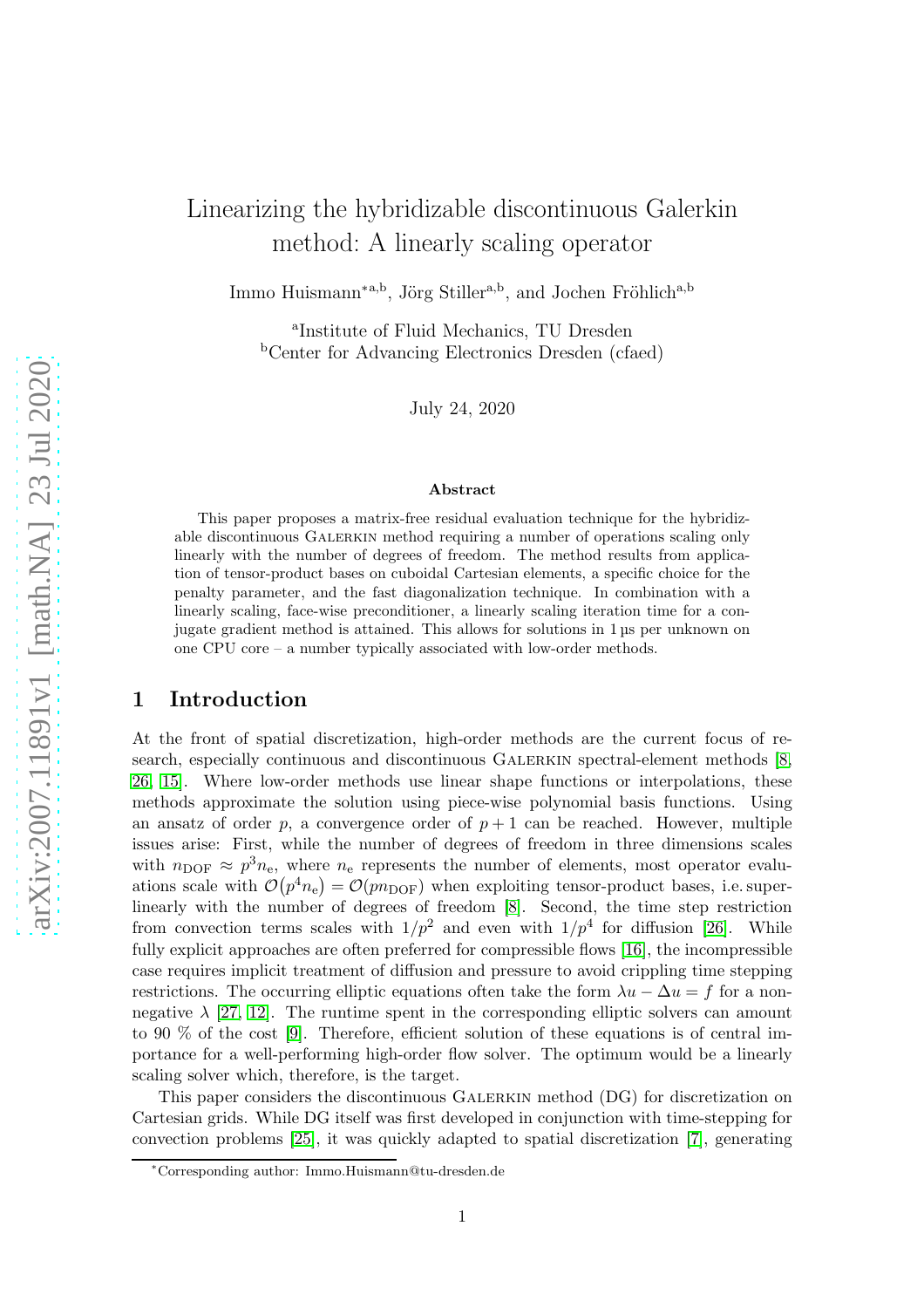a plethora of different formulations ranging from interior penalty to local discontinuous ones [\[1\]](#page-22-0). Here, the local discontinuous Galerkin method (LDG) [\[4\]](#page-23-6) is utilized. The method allows for hybridization, i.e. using only the fluxes for the solution variable instead of the whole equation system. This leads to the hybridized local discontinuous Galerkin method (LDG-H), which reduces the number of algebraic unknowns from  $\mathcal{O}(p^3)$ to  $\mathcal{O}(p^2)$  [\[28,](#page-24-3) [38,](#page-25-0) [6\]](#page-23-7). While every suboperator of the resulting equation system can be ex-pressed in matrix-free form [\[29\]](#page-24-4), the operator itself still scales with  $\mathcal{O}(p n_{\text{DOF}})$ . For a solver to scale linearly with the number of unknowns when increasing the polynomial degree, a linearly scaling operator is mandatory. While these linearly scaling operators are available for the continuous discretization [\[22,](#page-24-5) [24,](#page-24-6) [17\]](#page-24-7), they have so far only been postulated for the discontinuous one [\[29\]](#page-24-4), and, to the knowledge of the authors, no implementation thereof exists.

In previous work [\[22,](#page-24-5) [24\]](#page-24-6), the present authors have considered a continuous spectralelement discretization, developing a linearly scaling operator which, in conjunction with multigrid techniques, allows for a linearly scaling elliptic solver. The resulting runtime scales with  $\mathcal{O}(n_{\text{DOF}})$  independent of the polynomial degree. The goal of this paper is to transfer these methods for the operator evaluation from the continuous discretization to the discontinuous one, i.e. to a hybridizable discontinuous Galerkin operator. It will be shown that, indeed, a linearly scaling operation account is achieved, which can be extended to a solver with an iteration time that scales linearly with the number of degrees of freedom and a runtime that scales linearly with them when increasing  $p$ . While the methods are presented here using LDG-H, they can be similarly applied to the hybridizable interior penalty method described in [\[10\]](#page-23-8).

The structure of the paper is as follows: First, the discretization with LDG and LDG-H is considered in Section [2,](#page-1-0) and a linearly scaling operator derived for the one-dimensional case. Then, the discretization and required operators are expanded to three dimensions in Section [3.](#page-6-0) Thereafter in Section [4,](#page-9-0) sum and product factorization are applied to the operator, linearizing its operation count and validating the linear scaling with runtime tests. Lastly, Section [5](#page-15-0) considers solvers with linearly scaling iteration time.

## <span id="page-1-0"></span>2 The Hybridized Discontinuous Galerkin method in one dimension

#### 2.1 Local Discontinuous Galerkin discretization

This paper considers the hybridized discontinuous Galerkin method, introduced, for instance, in [\[28,](#page-24-3) [38,](#page-25-0) [29\]](#page-24-4), with a focus on the tensor-product operators. To establish nomenclature and allow for a clearer understanding of the derivation of the linear solver, this section reiterates the basics thereof. More expansive introductions to DG as well as HDG can be found in  $[15, 6, 5]$  $[15, 6, 5]$  $[15, 6, 5]$ .

The considered elliptic equation reads

$$
\lambda u - \Delta u = f \qquad \qquad \text{in } \Omega \quad , \tag{1a}
$$

where  $\Omega$  denotes the computational domain and, for each point  $\vec{x} \in \Omega$ ,  $u(\vec{x})$  the solution variable and  $f(\vec{x})$  the right-hand side. Furthermore,  $\lambda$  constitutes a non-negative parameter. This equation is supplemented by boundary conditions

<span id="page-1-1"></span>
$$
u = g_D \qquad \qquad \text{on } \partial \Omega_D \tag{1b}
$$

$$
\vec{n} \cdot \nabla u = g_N \qquad \text{on } \partial \Omega_N \quad , \tag{1c}
$$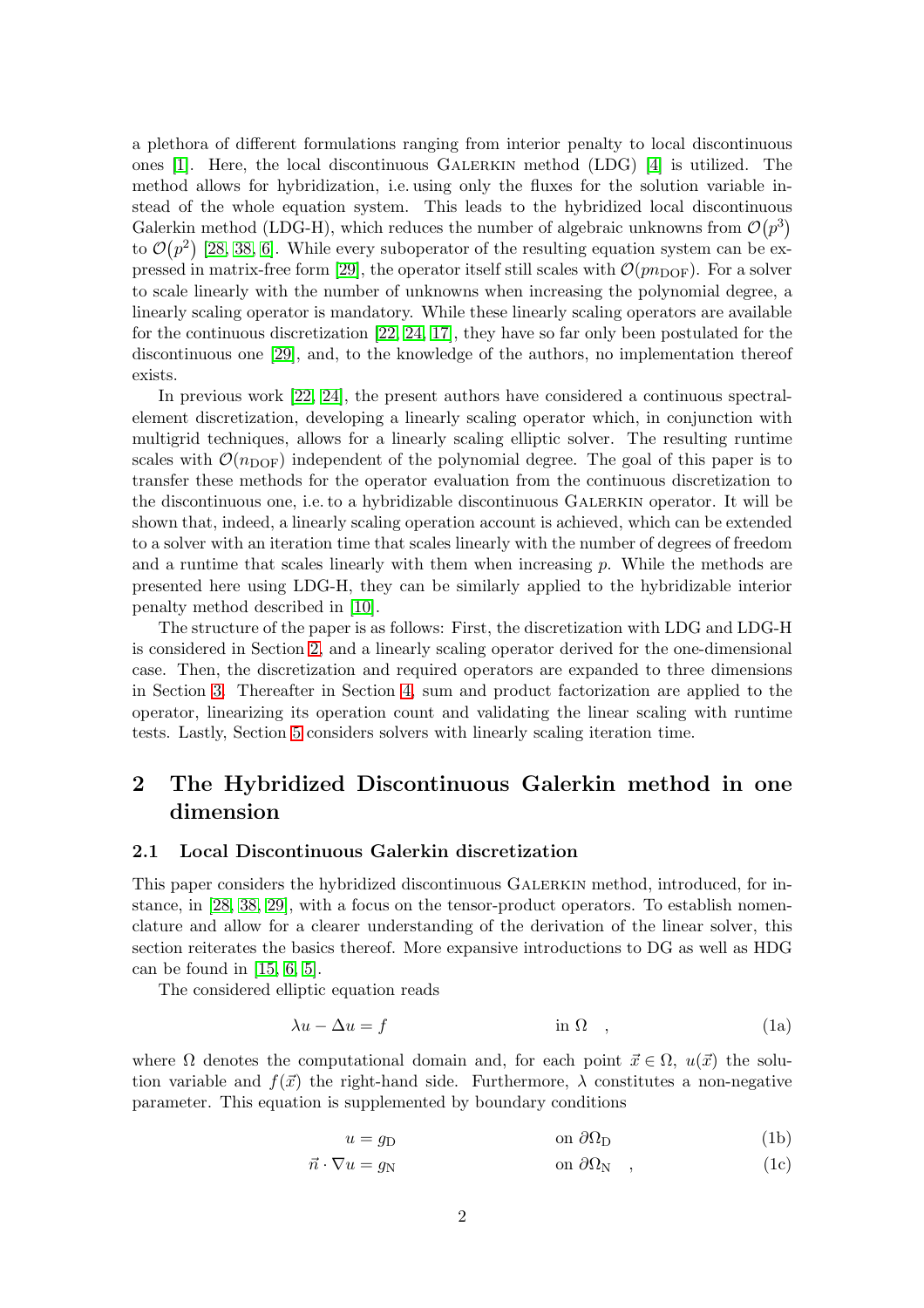<span id="page-2-0"></span>

Figure 1: Arrangement of variables for high order methods. Filled nodes indicate locations of the solution variables, whereas empty ones are only used in intermediate steps. [\(a\):](#page-2-0) In local discontinuous DG formulations, the solution variable u and auxiliary variable  $\vec{q}$  are utilized, with the flux only receiving an intermediate role. [\(b\):](#page-2-0) In HDG, only the flux  $\tilde{u}$ of the solution variable u remains.

with  $\partial\Omega_D$  denoting a DIRICHLET boundary,  $\partial\Omega_N$  a NEUMANN boundary, and  $g_N$  and  $g_D$ the corresponding boundary values. The introduction of an auxiliary variable  $\vec{q}$  allows to rewrite [\(1a\)](#page-1-1) in the so-called flux form

$$
\lambda u - \nabla \cdot \vec{q} = f \tag{2a}
$$

<span id="page-2-2"></span><span id="page-2-1"></span>
$$
\vec{q} = \nabla u \quad , \tag{2b}
$$

with boundary conditions

<span id="page-2-3"></span>
$$
u = g_D \qquad \qquad \text{on } \partial \Omega_D \tag{2c}
$$

$$
\vec{n} \cdot \vec{q} = g_N \qquad \text{on } \partial \Omega_N \qquad (2d)
$$

Using the test functions  $v, \vec{w}, \mu$ , equations [\(2a\)](#page-2-1), [\(2b\)](#page-2-2), and [\(2d\)](#page-2-3) can be cast into the weak form

$$
\int_{\vec{x}\in\Omega} \lambda uv \,d\vec{x} + \int_{\vec{x}\in\Omega} \nabla v \cdot \vec{q} \,d\vec{x} = \int_{\vec{x}\in\Omega} vf \,d\vec{x} + \int_{\vec{x}\in\partial\Omega} v\vec{n} \cdot \vec{\tilde{q}} \,d\vec{x}
$$
\n(3a)

<span id="page-2-6"></span><span id="page-2-5"></span><span id="page-2-4"></span>
$$
\int_{\vec{x}\in\Omega} \vec{w} \cdot \vec{q} \,d\vec{x} = -\int_{\vec{x}\in\Omega} \nabla \cdot \vec{w} u \,d\vec{x} + \int_{\vec{x}\in\partial\Omega} \vec{w} \cdot \vec{n} \tilde{u} \,d\vec{x}
$$
 (3b)

<span id="page-2-7"></span>
$$
\int_{\vec{x}\in\partial\Omega} \mu \vec{q} \cdot \vec{n} \,d\vec{x} = \int_{\vec{x}\in\partial\Omega_{\rm N}} \mu g_{\rm N} \,d\vec{x} \quad , \tag{3c}
$$

where the fluxes  $\tilde{u}$  and  $\vec{q}$  approximate the boundary values of u and  $\vec{q}$ .

When discretizing the weighted flux form [\(3b\)](#page-2-4), the solution variables are u and  $\vec{q}$ , whereas the fluxes only serve as dependent variable used to couple the elements, as sketched in Figure [1.](#page-2-0) The main idea of hybridization lies in eliminating u,  $\vec{q}$ , and  $\vec{\tilde{q}}$  from system [\(3\)](#page-2-5) such that only the flux  $\tilde{u}$  remains as solution variable. This leads to the condition that, after decomposing the domain  $\Omega$  into  $n_e$  elements  $\Omega_e$ , the solution for u and  $\vec{q}$  in each element should solely depend on the boundary flux  $\tilde{u}$  on each element, which limits the choice of the fluxes. These are chosen in accordance with [\[5\]](#page-23-9) here to be

$$
\tilde{u} = \frac{\tau^+}{\tau^+ + \tau^-} u^+ + \frac{\tau^-}{\tau^+ + \tau^-} u^- - \frac{1}{\tau^+ + \tau^-} \left( \vec{q}^+ \cdot \vec{n}^+ + \vec{q}^- \cdot \vec{n}^- \right) \tag{4a}
$$

$$
\vec{\tilde{q}} = \frac{\tau^+}{\tau^+ + \tau^-} \vec{q}^+ + \frac{\tau^-}{\tau^+ + \tau^-} \vec{q}^- - \frac{\tau^+ \tau^-}{\tau^+ + \tau^-} \left( u^+ \cdot \vec{n}^+ + u^- \cdot \vec{n}^- \right) , \qquad (4b)
$$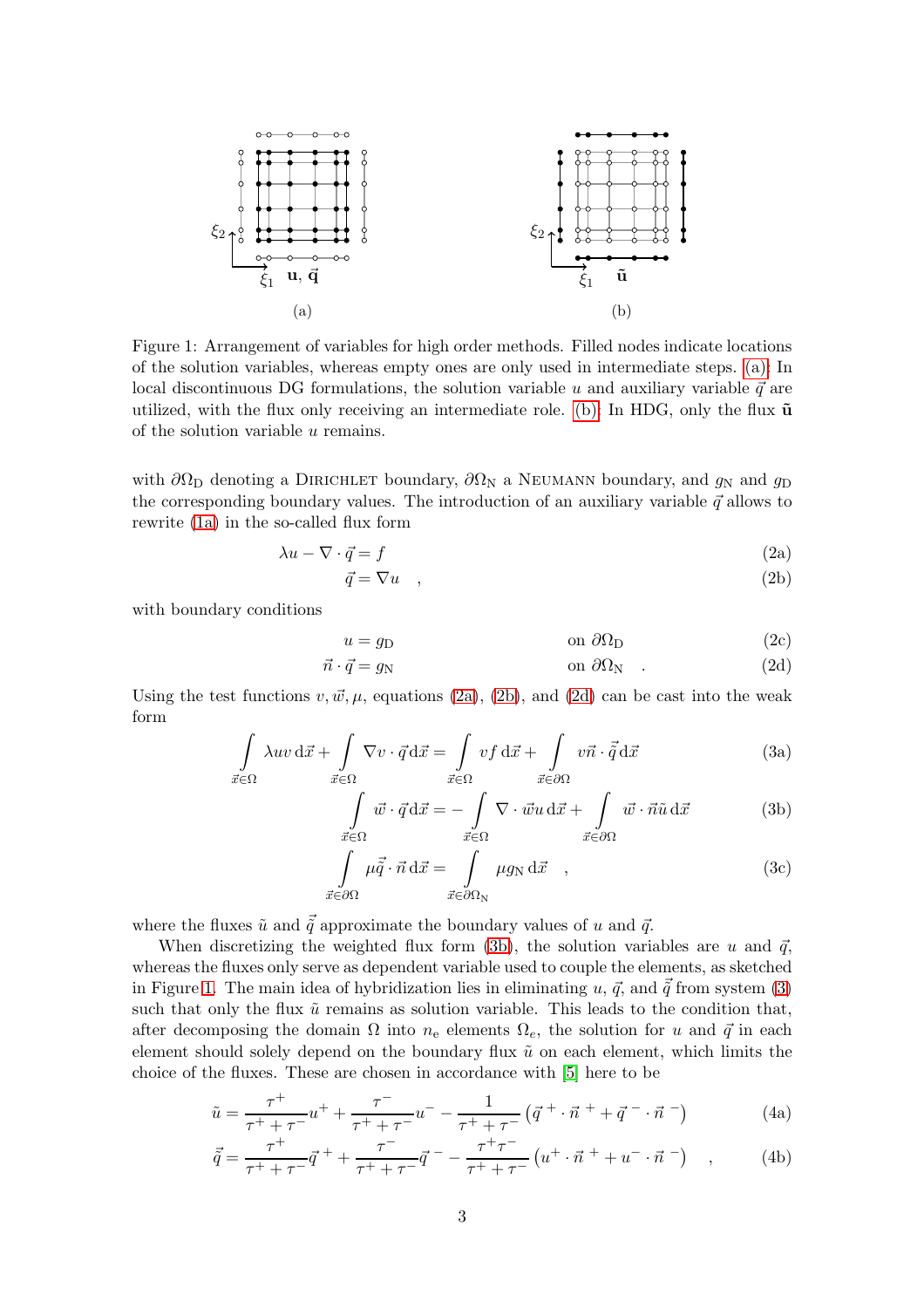where the superscripts  $+$  and  $-$  denote traces from the two adjoining elements on a boundary and  $\tau^+$  and  $\tau^-$  the corresponding penalty parameters. For each element, the flux  $\vec{\tilde{q}}$  equates to

<span id="page-3-1"></span><span id="page-3-0"></span>
$$
\vec{\tilde{q}}(\vec{x}) = \vec{q}(\vec{x}) - \tau_e \vec{n}(\vec{x}) \left( u(\vec{x}) - \tilde{u}(\vec{x}) \right) \qquad \forall \vec{x} \in \partial \Omega_e , \qquad (5)
$$

where  $\tau_e$  is the penalty parameter.

Inserting and [\(5\)](#page-3-0) into [\(3\)](#page-2-5) leads to the element equations. This process simplifies [\(3a\)](#page-2-6) to

$$
\int_{\vec{x}\in\Omega_e} \lambda uv \,d\vec{x} + \int_{\vec{x}\in\partial\Omega_e} \tau_e vu \,d\vec{x} - \int_{\vec{x}\in\Omega_e} v\nabla \cdot \vec{q} \,d\vec{x} = \int_{\vec{x}\in\Omega_e} vf \,d\vec{x} + \int_{\vec{x}\in\partial\Omega_e} \tau_e v\tilde{u} \,d\vec{x} , \qquad (6a)
$$

again dropping the dependence on  $\vec{x}$  for sake of readability. Here, the third term was integrated by parts a second time to gain a symmetric equation system. Moreover, [\(3b\)](#page-2-4) becomes

$$
\int_{\vec{x}\in\Omega_e} \vec{w} \cdot \vec{q} \,d\vec{x} = -\int_{\vec{x}\in\Omega_e} \nabla \cdot \vec{w} u \,d\vec{x} + \int_{\vec{x}\in\partial\Omega_e} \vec{w} \cdot \vec{n} \tilde{u} \,d\vec{x}
$$
\n(6b)

and, lastly, inserting [\(5\)](#page-3-0) into [\(3c\)](#page-2-5) yields

$$
\sum_{e} \left[ \int_{\vec{x} \in \partial \Omega_e} \mu \vec{q} \cdot \vec{n} \, d\vec{x} + \int_{\vec{x} \in \partial \Omega_e} \mu \tilde{u} \, d\vec{x} - \int_{\vec{x} \in \partial \Omega_e} \tau_e \mu u \, d\vec{x} \right] = \int_{\vec{x} \in \partial \Omega_N} \mu g_N \, d\vec{x} . \tag{6c}
$$

#### 2.2 HDG operators in one dimension

In this section, a HDG operator is derived in one dimension. Here,  $\vec{q}$  has only got one component, q. A set of polynomial basis functions  $\{\varphi_i(\xi)\}_{i=0}^p$  is introduced for u and q on the standard element  $\Omega^{S} = [-1, 1]$  and mapped to each element. Moreover, in each element  $\Omega_{e}$  $\tilde{u}$  has two values, each of them being one on their respective boundary while vanishing on the other, such that two basis functions  $\phi_i: \partial\Omega^S \to \{0,1\}, i \in \{1,2\},\$ describe the fluxes  $\tilde{u}$ on the left and right boundary with  $\phi_1(-1) = 1, \phi_1(1) = 0$  and  $\phi_2(-1) = 0, \phi_1(1) = 1$ . Furthermore, the penalty parameter occuring in [\(5\)](#page-3-0) and [\(6a\)](#page-3-1) is chosen as

<span id="page-3-3"></span><span id="page-3-2"></span>
$$
\tau_e = \frac{2}{h_e} \hat{\tau} \quad , \tag{7}
$$

where  $h_e$  denotes the width of  $\Omega_e$ . Inserting the basis functions and penalty parameter into [\(6\)](#page-3-2) leads to the following standard matrices and element matrices

$$
M_{ij} = \int_{\xi \in \Omega^{S}} \varphi_{i} \varphi_{j} d\xi \qquad \mathbf{M}_{e} = \frac{h_{e}}{2} \mathbf{M} \qquad (8a)
$$

$$
D_{ij} = \int_{\xi \in \Omega^S} \varphi_i \partial_\xi \varphi_j d\xi
$$
 (8b)

$$
E_{ij} = +\hat{\tau} \left[ (\varphi_i \varphi_j)(-1) + (\varphi_i \varphi_j)(+1) \right]
$$
\n
$$
\mathbf{E}_e = \frac{2}{h_e} \mathbf{E}
$$
\n(8c)

$$
G_{ij} = +\hat{\tau} \left[ (\phi_i \phi_j)(-1) + (\phi_i \phi_j)(+1) \right]
$$
\n
$$
\mathbf{G}_e = \frac{2}{h_e} \mathbf{G}
$$
\n(8d)

$$
B_{ij} = -\hat{\tau} \left[ (\varphi_i \phi_j)(-1) + (\varphi_i \phi_j)(+1) \right] \qquad \qquad \mathbf{B}_e = \frac{2}{h_e} \mathbf{B} \tag{8e}
$$

 $C_{ij} = \left[ (\varphi_i \phi_j \vec{n})(-1) + (\varphi_i \phi_j \vec{n})(+1) \right]$   $\mathbf{C}_e = \mathbf{C}$  (8f)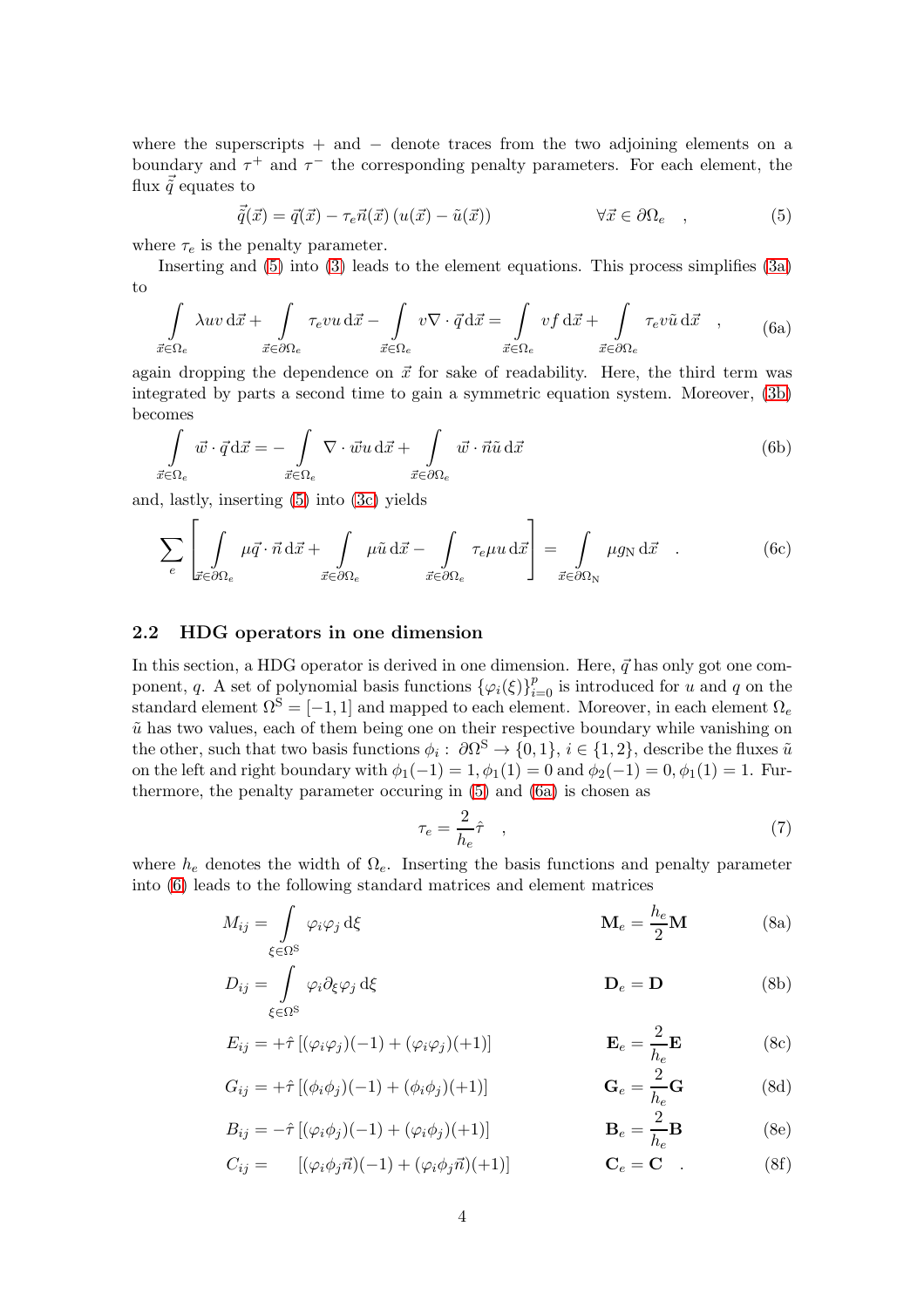Here,  $M$  denotes the standard element mass matrix,  $D$  the standard element differentiation matrix, and  $L$  the stiffness matrix. Furthermore, the stiffness matrix results from

$$
\mathbf{L} = \mathbf{E} + \mathbf{D}\mathbf{M}^{-1}\mathbf{D}^{T} \qquad \qquad \mathbf{L}_{e} = \frac{2}{h_{e}}\mathbf{L} \qquad (8g)
$$

It is to be noted that the stiffness matrix L differs from the one in the continuous case: The differentiation matrices are transposed and a further penalty term is present.

With the element matrices, the equation system [\(6\)](#page-3-2) takes the form

$$
\sum_{e} \mathbf{Q}_{e}^{T} \begin{pmatrix} \lambda \mathbf{M}_{e} + \mathbf{E}_{e} & -\mathbf{D}_{e} & \mathbf{B}_{e} \\ -\mathbf{D}_{e}^{T} & -\mathbf{M}_{e} & \mathbf{C}_{e} \\ \mathbf{B}_{e}^{T} & \mathbf{C}_{e}^{T} & \mathbf{G}_{e} \end{pmatrix} \begin{pmatrix} \mathbf{u}_{e} \\ \mathbf{q}_{e} \\ \tilde{\mathbf{u}}_{e} \end{pmatrix} = \sum_{e} \mathbf{Q}_{e}^{T} \begin{pmatrix} \mathbf{M}_{e} \mathbf{f}_{e} \\ \mathbf{0} \\ \mathbf{g}_{N,e} \end{pmatrix} , \qquad (9)
$$

where  $\mathbf{Q}_e^T$  gathers the contributions from several elements for the global degrees of freedom and boldface denotes the coefficient vectors, e.g.  $\mathbf{u}_e$  for the coefficients on the element for u. As the solution and the auxiliary variable are discontinuous, the element coefficients are the global degrees of freedom. Therefore, the first two lines remain local to the element. The last line couples the elements, with the right-hand side  $g_{N,e}$  denoting either the NEUMANN boundary condition, or zero. Eliminating  $\mathbf{u}_e$  and  $\mathbf{q}_e$  from [\(9\)](#page-4-0) leads to a global equation system of the form

<span id="page-4-4"></span><span id="page-4-3"></span><span id="page-4-2"></span><span id="page-4-0"></span>
$$
\mathbf{K}\tilde{\mathbf{u}} = \mathbf{F}^{\text{HDG}} \tag{10}
$$

which can be rewritten as

<span id="page-4-1"></span>
$$
\sum_{e} \tilde{\mathbf{Q}}_{e}^{T} \mathbf{K}_{e} \underbrace{\tilde{\mathbf{Q}}_{e} \tilde{\mathbf{u}}}_{\tilde{\mathbf{u}}_{e}} = \sum_{e} \tilde{\mathbf{Q}}_{e}^{T} \mathbf{F}_{e}^{\text{HDG}}
$$
\n(11)

where  $\mathbf{K}_e$  denotes the element operator,  $\mathbf{F}^{\text{HDG}}$  the right-hand side and  $\tilde{\mathbf{Q}}_e$  the matrix mapping global flux degrees of freedom to element-local ones. The element operators  $\mathbf{K}_e$ result via SCHUR complement of  $(9)$ 

$$
\mathbf{K}_e = \mathbf{G}_e - \underbrace{\left(\begin{matrix} \mathbf{B}_e \\ \mathbf{C}_e \end{matrix}\right)^T}_{\mathbf{R}_e^T} \mathbf{A}_e^{-1} \underbrace{\left(\begin{matrix} \mathbf{B}_e \\ \mathbf{C}_e \end{matrix}\right)}_{\mathbf{R}_e} ,
$$
\n(12)

where  $A_e$  denotes the coupling between **u** and **q** such that

$$
\mathbf{A}_e = \begin{pmatrix} \lambda \mathbf{M}_e + \mathbf{E}_e & -\mathbf{D}_e \\ -\mathbf{D}_e^T & -\mathbf{M}_e \end{pmatrix} . \tag{13}
$$

The above matrix can be explicitely inverted, e.g. via SCHUR complement, leading to

$$
\mathbf{A}_{e}^{-1} = \underbrace{\begin{pmatrix} \mathbf{I} \\ -\mathbf{M}_{e}^{-T}\mathbf{D}_{e}^{T} \end{pmatrix}}_{\mathbf{P}_{e}^{T}} \underbrace{\begin{pmatrix} \lambda \mathbf{M}_{e} + \mathbf{E}_{e} + \mathbf{D}_{e} \mathbf{M}_{e}^{-1} \mathbf{D}_{e}^{T} \end{pmatrix}^{-1}}_{\mathbf{Z}_{e}} \underbrace{\begin{pmatrix} \mathbf{I} & -\mathbf{D}_{e} \mathbf{M}_{e}^{-1} \end{pmatrix}}_{\mathbf{P}_{e}} - \begin{pmatrix} \mathbf{0} & \mathbf{0} \\ \mathbf{0} & \mathbf{M}_{e}^{-1} \end{pmatrix} . \tag{14}
$$

The application of the element operator  $\mathbf{K}_e$  contains four steps: First, the diagonal matrix  $\mathbf{G}_e$  integrates on the faces. Then,  $\mathbf{P}_e$  computes the residual induced by the fluxes  $\tilde{\mathbf{u}}_e$ in the inner element for  $u_e$  and  $q_e$ , and from these the resulting  $u_e$  and  $q_e$  via  $A_e^{-1}$ . Lastly, applying  $\mathbf{P}_e^T$  computes the effects of the solution infered into the element onto the flux  $\tilde{\mathbf{u}}_e$ .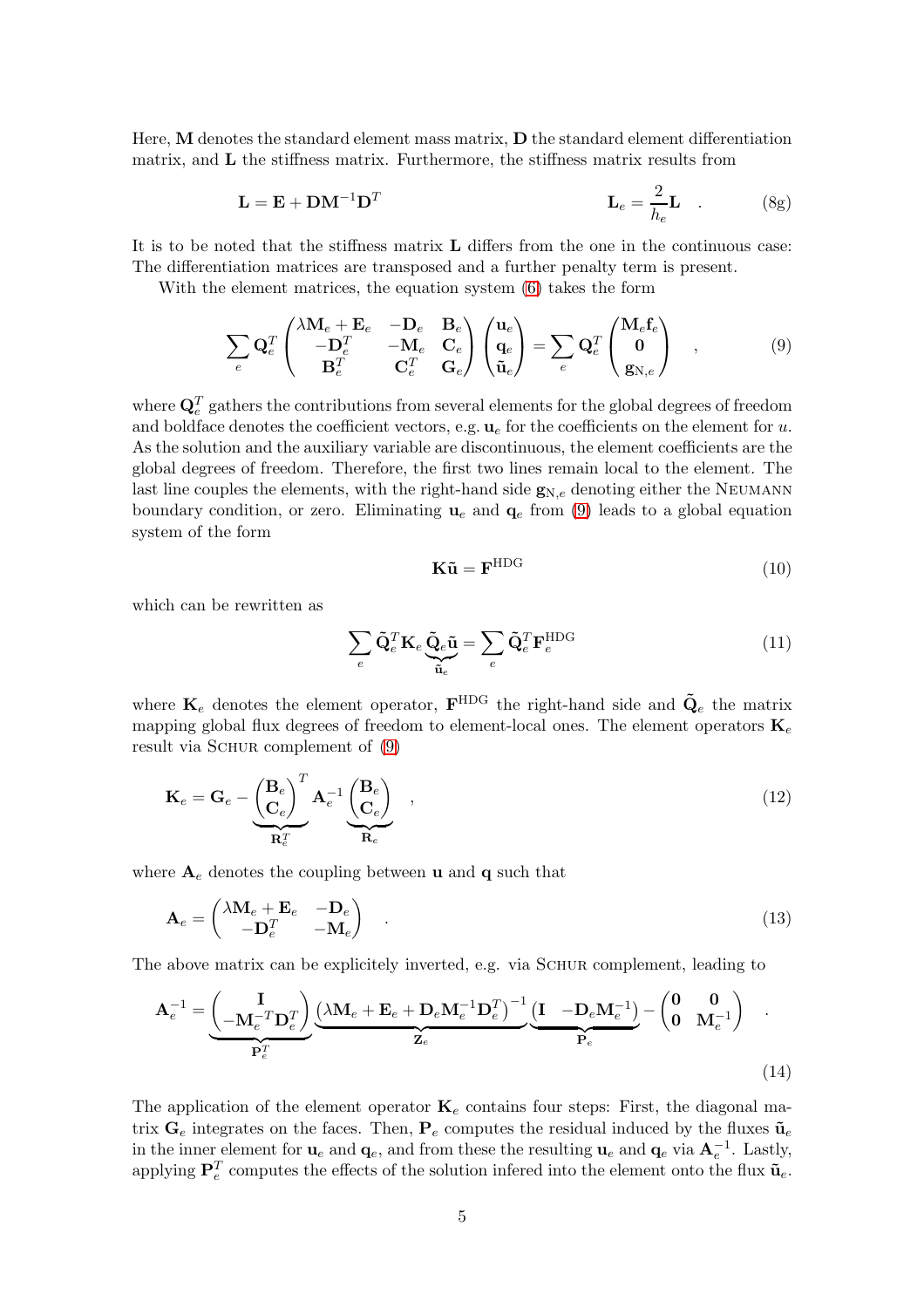## 2.3 Linearly scaling, matrix-free HDG operator evaluation

For evaluation of the HDG element operator, fast application of  $A_e^{-1}$  is key. The matrix  $\mathbf{Z}_e$ is the main obstacle, as it is a dense, of size  $(p+1) \times (p+1)$ , and differs from element to element. The specific choice of  $\tau_e$  in [\(7\)](#page-3-3) allows to describe  $\mathbb{Z}_e$  with the same two matrices in every element:

$$
\mathbf{Z}_e^{-1} = \lambda \mathbf{M}_e + \mathbf{E}_e + \mathbf{D}_e \mathbf{M}_e^{-1} \mathbf{D}_e^T
$$
\n(15)

$$
\mathbf{L}_e = \mathbf{E}_e + \mathbf{D}_e \mathbf{M}_e^{-1} \mathbf{D}_e^T
$$
\n(16)

$$
\Rightarrow \mathbf{Z}_e = (\lambda \mathbf{M}_e + \mathbf{L}_e)^{-1} = \left(\frac{\lambda h_e}{2} \mathbf{M} + \frac{2}{h_e} \mathbf{L}\right)^{-1} . \tag{17}
$$

This allows for a generalized eigenvalue decomposition

$$
\mathbf{S}^T \mathbf{M} \mathbf{S} = \mathbf{I} \tag{18a}
$$

<span id="page-5-3"></span><span id="page-5-2"></span>
$$
\mathbf{S}^T \mathbf{L} \mathbf{S} = \mathbf{\Lambda} \quad , \tag{18b}
$$

where S is a non-orthogonal transformation matrix, and  $\Lambda$  a diagonal matrix containing the eigenvalues. Using these, the inverse computes to

$$
\mathbf{Z}_e = \mathbf{SD}_{\mathbf{Z}_e}^{-1} \mathbf{S}^T \quad , \tag{19}
$$

where

<span id="page-5-0"></span>
$$
\mathbf{D}_{\mathbf{Z}_e} = \frac{\lambda h_e}{2} \mathbf{I} + \frac{2}{h_e} \mathbf{\Lambda} \quad . \tag{20}
$$

With this representation, the inverse of  $A_e$  can be modified with respect to [\(14\)](#page-4-1), now reading

<span id="page-5-1"></span>
$$
\mathbf{A}_e^{-1} = \mathbf{P}_e^T \mathbf{S} \mathbf{D}_{\mathbf{Z}_e}^{-1} \mathbf{S}^T \mathbf{P}_e - \begin{pmatrix} \mathbf{0} & \mathbf{0} \\ \mathbf{0} & \mathbf{M}_e^{-1} \end{pmatrix} . \tag{21}
$$

Inserting [\(21\)](#page-5-0) into the element operator  $\mathbf{K}_e$  leads to

$$
\mathbf{K}_e = \mathbf{G}_e - \underbrace{\left(\mathbf{B}_e^T \ \mathbf{C}_e^T\right)}_{\mathbf{R}_e^T} \left[\mathbf{P}_e^T \mathbf{S} \mathbf{D}_{\mathbf{Z}_e}^{-1} \mathbf{S}^T \mathbf{P}_e - \begin{pmatrix} \mathbf{0} & \mathbf{0} \\ \mathbf{0} & \mathbf{M}_e^{-1} \end{pmatrix} \right] \underbrace{\left(\mathbf{B}_e\right)}_{\mathbf{R}_e} \quad , \tag{22}
$$

such that further evalation yields

$$
\mathbf{K}_e = \mathbf{G}_e + \mathbf{C}_e^T \mathbf{M}_e^{-1} \mathbf{C}_e - \mathbf{R}_e^T \mathbf{P}_e^T \mathbf{S} \mathbf{D}_{\mathbf{Z}_e}^{-1} \mathbf{S}^T \mathbf{P}_e \mathbf{R}_e
$$
\n(23)

or, equivalently,

$$
\mathbf{K}_e = \frac{2}{h_e} \mathbf{G} + \frac{2}{h_e} \mathbf{C}^T \mathbf{M}^{-1} \mathbf{C} - \frac{2}{h_e} \mathbf{R}^T \mathbf{P}^T \mathbf{S} \mathbf{D}_{\mathbf{Z}_e}^{-1} \mathbf{S}^T \mathbf{P} \mathbf{R} \frac{2}{h_e} \quad . \tag{24}
$$

The last form consists of three terms. Application of the first two just requires one  $2 \times 2$  matrix product, whereas the latter consists of using a row matrix to generate the right-hand side for u, using the inverse eigenvalues, and then a reduction back to the fluxes.

The ultimate goal lies in a linearly scaling, matrix-free HDG operator in three dimensions. To this end, the one-dimensional case of [\(24\)](#page-5-1) serves as a prototype. To attain a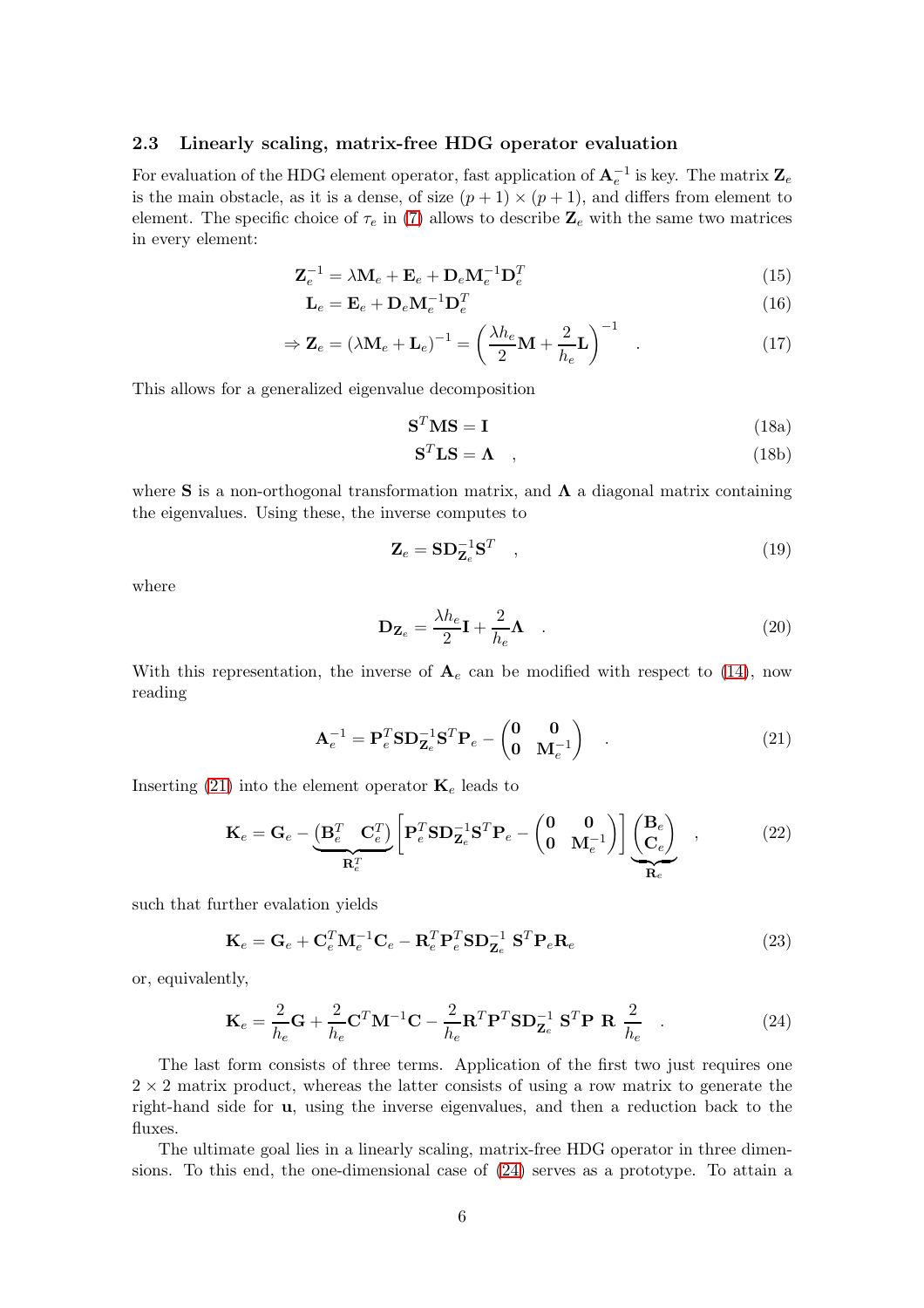<span id="page-6-1"></span>Algorithm 1 Computation of the effect of the HDG operator on a per-element basis, where  $d_{1,e} = h_e/2$  denotes the metric coefficient.

function HDG\_OP\_1D(\tilde{u})  
\nfor 
$$
e = 1, n_e
$$
 do  
\n $\mathbf{F}_E \leftarrow d_{1,e} \mathbf{B}_S \tilde{u}_e$   
\n $\mathbf{u}_E \leftarrow \mathbf{D}_{\mathbf{Z}_e}^{-1} \mathbf{F}_E$   
\n $\tilde{r}_e \leftarrow d_{1,e} (\mathbf{G} + \mathbf{C}^T \mathbf{M}^{-1} \mathbf{C}) \tilde{u}_e - d_{1,e} \mathbf{B}_S^T \mathbf{u}_E$   
\nend for  
\nreturn  $\tilde{r}$   
\nend function

linearly scaling algorithm for the residual evaluation, the row matrix mapping into the element eigenspace requires an explicit representation:

$$
\mathbf{B}_{\rm S} = \mathbf{S}^T \mathbf{P} \mathbf{R} = \mathbf{S}^T \left( \mathbf{I} - \mathbf{D} \mathbf{M}^{-1} \right) \begin{pmatrix} \mathbf{B} \\ \mathbf{C} \end{pmatrix} = \mathbf{S}^T \mathbf{B} - \mathbf{S}^T \mathbf{D} \mathbf{M}^{-1} \mathbf{C} \quad . \tag{25}
$$

Using this mapping, the element-wise HDG residual can be evaluated via Algorithm [1,](#page-6-1) which requires  $\mathcal{O}(pn_e)$  operations. First, the operator computes the residual  $\mathbf{F}_E$  in the element eigenspace by applying  $B<sub>S</sub>$  to the fluxes and then computes a solution  $u<sub>E</sub>$  in the eigenspace by applying the inverse eigenvalues  $\mathbf{D}_{\mathbf{Z}_e}^{-1}$ . Lastly, the effect of  $\mathbf{u}_{E}$  onto  $\tilde{\mathbf{u}}_e$  results by applying  $\mathbf{B}_{\mathrm{S}}^T$  on the solution  $\mathbf{u}_{\mathrm{E}}$  and the diagonal term. The three operators of mapping into the element eigenspace, applying the inverse eigenvalues, and, lastly, mapping back generate an operation count 5(p+1), whereas the application of  $(G + C^T M^{-1}C)$  requires 8 operations per element. Therefore, Algorithm [1](#page-6-1) constitutes a linearly scaling, matrix-free residual evaluation technique, albeit only for the one-dimensional case.

## <span id="page-6-0"></span>3 The HDG element operator in three dimensions

#### 3.1 Tensor-product matrices

In this section, a tensor-product basis is considered. This provides further structure to the operators and leads to tensor-product matrices, as introduced in [\[30,](#page-24-8) [8\]](#page-23-0). For  $\mathbf{A}, \mathbf{B} \in \mathbb{R}^{n,n}$ , the tensor product  $\mathbf{B} \otimes \mathbf{A} \in \mathbb{R}^{n^2, n^2}$  is defined as

$$
\mathbf{B} \otimes \mathbf{A} = \begin{pmatrix} \mathbf{A}B_{11} & \mathbf{A}B_{12} & \dots & \mathbf{A}B_{1n} \\ \mathbf{A}B_{21} & \mathbf{A}B_{22} & \dots & \mathbf{A}B_{2n} \\ \vdots & \vdots & \ddots & \vdots \\ \mathbf{A}B_{n1} & \mathbf{A}B_{n2} & \dots & \mathbf{A}B_{nn} \end{pmatrix} \tag{26}
$$

Where the application of the matrix **B**  $\otimes$  **A** as a whole to a vector **u**  $\in \mathbb{R}^{n^2}$  incurs  $2n^4$ operations, the tensor-product can be applied by, first, using matrix  $A$  in the first direction and then B in the second. As only two one-dimensional matrix products are involved,  $2 \cdot 2n^{2+1}$  operations occur. Furthermore, the following properties directly result from [\(26\)](#page-6-2):

<span id="page-6-3"></span><span id="page-6-2"></span>
$$
(\mathbf{B} \otimes \mathbf{A})^T = \mathbf{B}^T \otimes \mathbf{A}^T
$$
 (27a)

$$
(\mathbf{B} \otimes \mathbf{A})(\mathbf{D} \otimes \mathbf{C}) = (\mathbf{B}\mathbf{D}) \otimes (\mathbf{A}\mathbf{C}) \quad . \tag{27b}
$$

The extension to three dimensions is straight-forward via  $C \otimes (B \otimes A)$ , retaining the properties and raising the operation count to  $3 \cdot 2n^{3+1}$ , as is the extension to non-square matrices.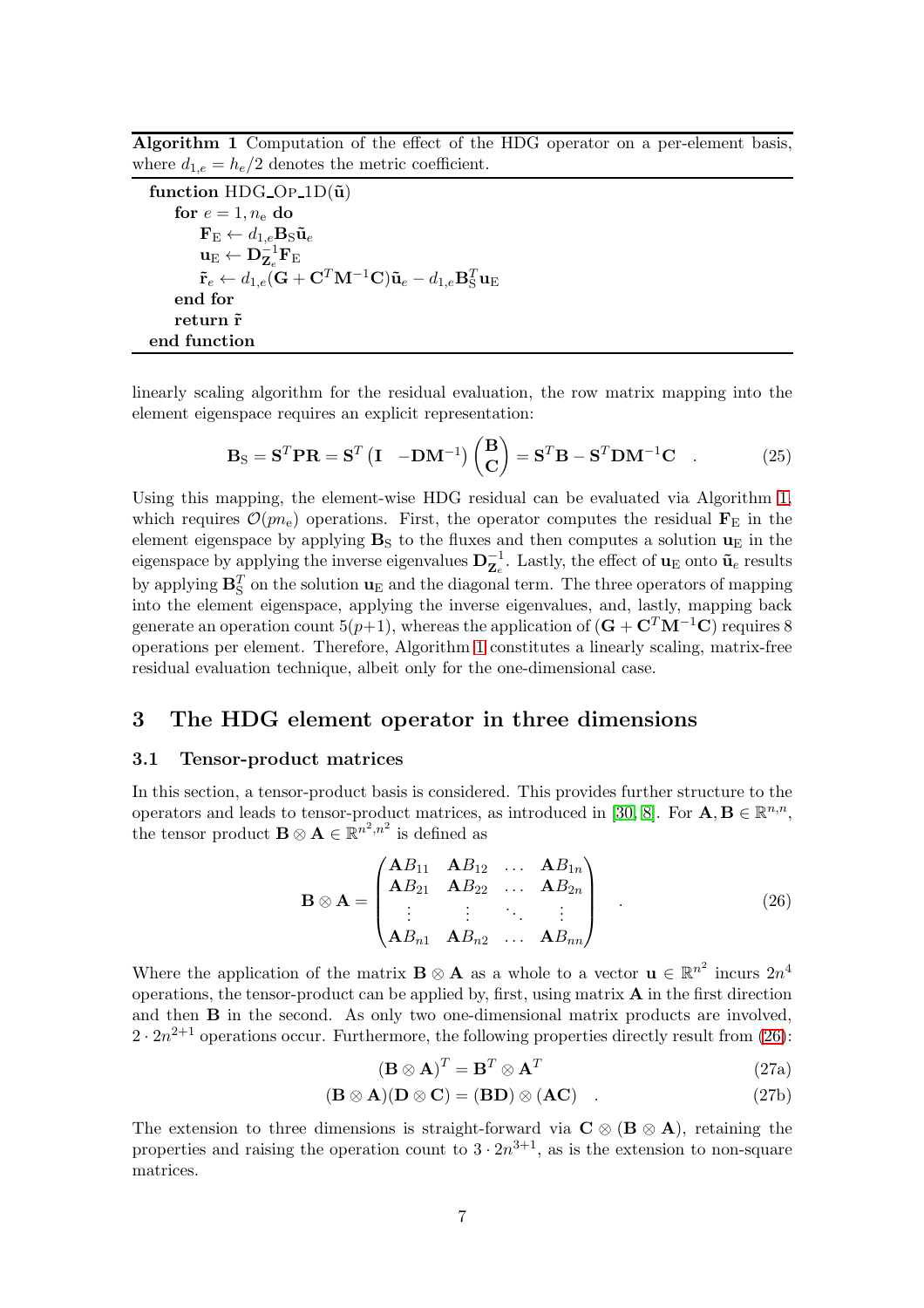#### 3.2 LDG operator structure in three dimensions

Algorithm [1](#page-6-1) provides a linearly scaling residual evaluation for HDG in one dimension. In this section it will be extended to three dimensions by inferring a tensor-product structure into the three-dimensional HDG operator.

When expanding the LDG discretization to three dimensions, the vector  $\vec{q}$  has three components,  $q_1, q_2,$  and  $q_3$ . Here, only Cartesian cuboidal elements with tensor-product bases are considered, which allows for a separation of the dimensions: The flux vector  $\tilde{\mathbf{u}}$  can be separated into three parts,  $\tilde{\mathbf{u}}_1$ ,  $\tilde{\mathbf{u}}_2$ , and  $\tilde{\mathbf{u}}_3$ , each residing on the faces in the respective direction. Moreover, the axis-aligned grid removes inter-dependencies in the derivatives: In each direction  $x_i$ , the auxiliary variable  $\mathbf{q}_i$  solely depends on **u** and the corresponding flux  $\tilde{\mathbf{u}}_i$ . This yields the element equation system

$$
\sum_{e} \mathbf{Q}_{e}^{T} \begin{pmatrix} \lambda \mathbf{M}_{e} + \mathbf{E}_{e} & -\mathbf{D}_{1,e} & -\mathbf{D}_{2,e} & -\mathbf{D}_{3,e} & \mathbf{B}_{1,e} & \mathbf{B}_{2,e} & \mathbf{B}_{3,e} \\ -\mathbf{D}_{1,e}^{T} & -\mathbf{M}_{e} & \mathbf{0} & \mathbf{0} & \mathbf{C}_{1,e} & \mathbf{0} & \mathbf{0} \\ -\mathbf{D}_{2,e}^{T} & \mathbf{0} & -\mathbf{M}_{e} & \mathbf{0} & \mathbf{0} & \mathbf{C}_{2,e} & \mathbf{0} \\ -\mathbf{D}_{3,e}^{T} & \mathbf{0} & \mathbf{0} & -\mathbf{M}_{e} & \mathbf{0} & \mathbf{0} & \mathbf{C}_{3,e} \\ \mathbf{B}_{1,e}^{T} & \mathbf{C}_{1,e}^{T} & \mathbf{0} & \mathbf{0} & \mathbf{G}_{1,e} & \mathbf{0} & \mathbf{0} \\ \mathbf{B}_{2,e}^{T} & \mathbf{0} & \mathbf{C}_{2,e}^{T} & \mathbf{0} & \mathbf{0} & \mathbf{G}_{2,e} & \mathbf{0} \\ \mathbf{B}_{3,e}^{T} & \mathbf{0} & \mathbf{C}_{2,e}^{T} & \mathbf{0} & \mathbf{0} & \mathbf{G}_{2,e} & \mathbf{0} \\ \mathbf{B}_{3,e}^{T} & \mathbf{0} & \mathbf{0} & \mathbf{C}_{3,e}^{T} & \mathbf{0} & \mathbf{0} & \mathbf{G}_{3,e} \\ \mathbf{B}_{3,e}^{T} & \mathbf{0} & \mathbf{0} & \mathbf{C}_{3,e}^{T} & \mathbf{0} & \mathbf{0} & \mathbf{G}_{3,e} \end{pmatrix} \begin{pmatrix} \mathbf{u}_{e} \\ \mathbf{q}_{1,e} \\ \mathbf{q}_{2,e} \\ \mathbf{u}_{3,e} \\ \mathbf{u}_{3,e} \end{pmatrix} = \sum_{e} \mathbf{Q}_{e}^{T} \begin{pmatrix} \mathbf{M}_{e}\mathbf{f}_{e} \\ \mathbf{0} \\ \mathbf{g}_{1,N,e} \\ \mathbf{g}_{2,N,e} \\ \mathbf{g}_{3,N,e} \end{pmatrix}
$$

where the subscript  $e$  denotes the element operator for the three-dimensional element, and the subscripts 1, 2, and 3 indicate the respective direction for the operation. For application of the matrix in [\(28\)](#page-7-0), similar operators as in the one-dimensional case are required. Let  $h_{i,e}$  denote the element width of  $\Omega_e$  in direction  $x_i$ , which leads to the metric factors

$$
\begin{pmatrix} d_{0,e} & d_{1,e} & d_{2,e} & d_{3,e} \end{pmatrix} = \frac{h_{1,e}h_{2,e}h_{3,e}}{8} \left(1 - \left(\frac{2}{h_{1,e}}\right)^2 - \left(\frac{2}{h_{2,e}}\right)^2 - \left(\frac{2}{h_{3,e}}\right)^2\right) \quad . \tag{29}
$$

As in the one-dimensional case, the penalty parameter is chosen as

$$
\tau_{i,e} = \frac{2}{h_{i,e}} \hat{\tau} \quad , \tag{30}
$$

<span id="page-7-0"></span>,

which allows for factorization further down the line. A three-dimensional tensor-product base  $\{\varphi_i(\xi_1)\varphi_j(\xi_2)\varphi_k(\xi_3)\}_{i,j,k=0}^p$  on the standard element  $\Omega^{\rm S} = [-1,1]^3$  is utilized, where  $\bar{\xi}$ denotes the standard coordinates in three dimensions. Furthermore, the basis for the fluxes results from the tensor-product base at the element boundaries, e.g.  $\xi_1 = -1$ . Figure [1](#page-2-0) depicts the two-dimensional case. Using this notation, the insertion of the tensor-product base into [\(6\)](#page-3-2) leads to the tensor-product matrices listed in Table [1.](#page-8-0)

#### 3.3 HDG operator in three dimensions

Equation [\(28\)](#page-7-0) defines the element contributions to the global LDG operator. Application of a SCHUR complement eliminates  $\bf{u}$  and  $\bf{\vec{q}}$  on a per-element basis and leads to an equation system of the form [\(11\)](#page-4-2) with the element operator becoming

<span id="page-7-1"></span>
$$
\mathbf{K}_e = \mathbf{G}_e - \mathbf{R}_e^T \mathbf{A}_e^{-1} \mathbf{R}_e \quad . \tag{31}
$$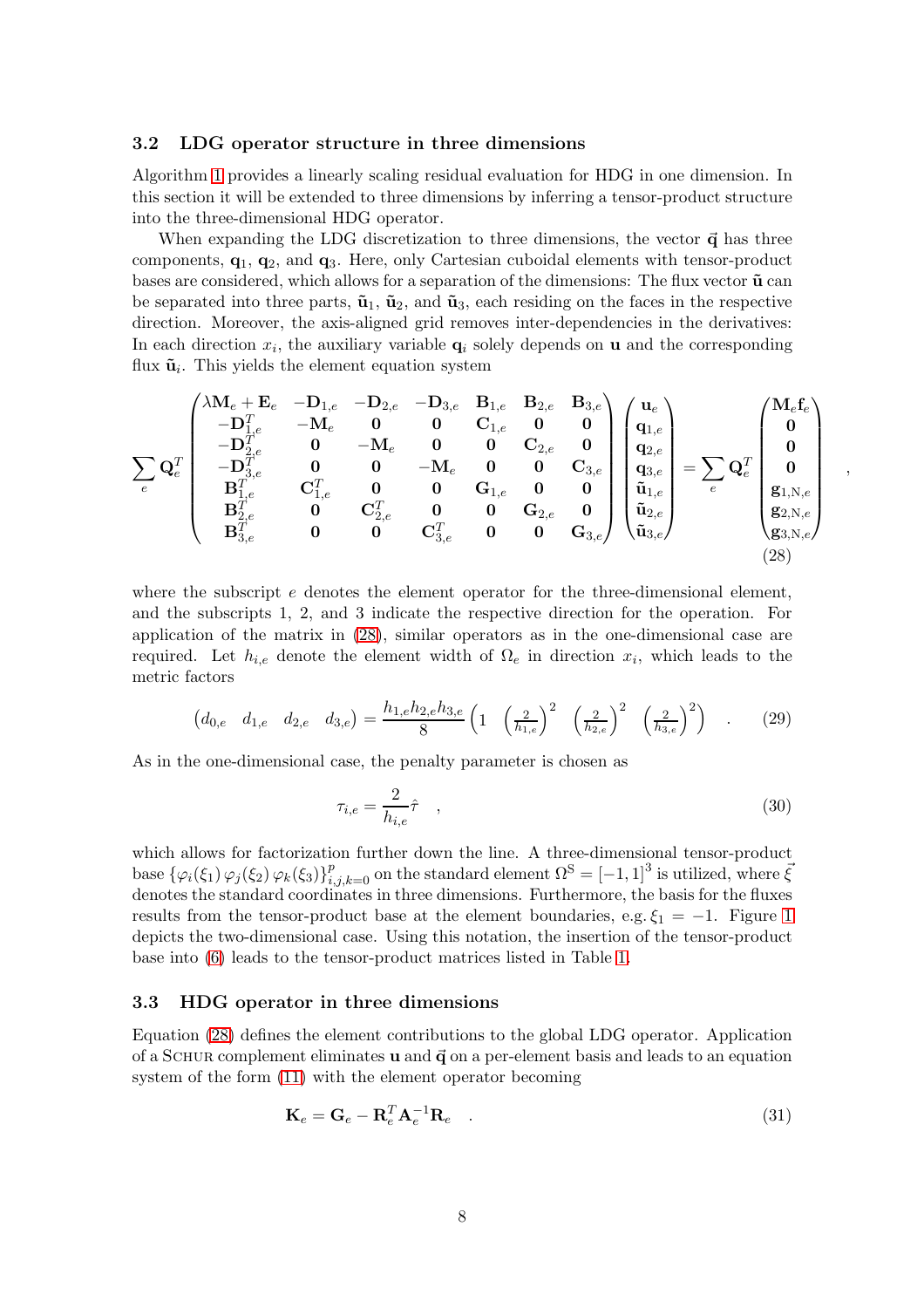<span id="page-8-0"></span>Table 1: System matrices occurring in a three-dimensional LDG formulation on Cartesian tensor-product elements expressed using the standard element matrices stemming from [\(8\)](#page-4-3). For the tensor-product structure, the vectors  $\tilde{\mathbf{u}}_{i,e}$  have the shape  $2 \times (p+1) \times (p+1)$ ,  $(p+1) \times 2 \times (p+1)$ , and  $(p+1) \times (p+1) \times 2$  for the  $x_1, x_2$ , and  $x_3$  direction, respectively.

| Matrix             | Definition                                                           | Matrix             | Definition                                                                     |
|--------------------|----------------------------------------------------------------------|--------------------|--------------------------------------------------------------------------------|
| $\mathbf{M}_e$     | $d_{0,e}\mathbf{M} \otimes \mathbf{M} \otimes \mathbf{M}$            | ${\bf E}_e$        | ${\bf E}_{1,e}+{\bf E}_{2,e}+{\bf E}_{3,e}$                                    |
| $\mathbf{D}_{1,e}$ | $h_{1,e}/2\ d_{1,e}\mathbf{M} \otimes \mathbf{M} \otimes \mathbf{D}$ | $\mathbf{E}_{1,e}$ | $d_{1,e} \mathbf{M} \otimes \mathbf{M} \otimes \mathbf{E}$                     |
| $\mathbf{D}_{2,e}$ | $h_{2,e}/2\;d_{2,e}\mathbf{M}\otimes \mathbf{D}\otimes \mathbf{M}$   | $\mathbf{E}_{2,e}$ | $d_{2,e}\mathbf{M}\otimes \mathbf{E}\otimes \mathbf{M}$                        |
| $\mathbf{D}_{3,e}$ | $h_{3,e}/2\;d_{3,e}\mathbf{D}\otimes\mathbf{M}\otimes\mathbf{M}$     | $\mathbf{E}_{3,e}$ | $d_{3,e} \mathbf{E} \otimes \mathbf{M} \otimes \mathbf{M}$                     |
| $\mathbf{G}_{1,e}$ | $d_{1,e} \mathbf{M} \otimes \mathbf{M} \otimes \mathbf{G}$           |                    |                                                                                |
| $\mathbf{G}_{2,e}$ | $d_{2,e}\mathbf{M}\otimes\mathbf{G}\otimes\mathbf{M}$                |                    |                                                                                |
| $\mathbf{G}_{3,e}$ | $d_{3,e} \mathbf{G} \otimes \mathbf{M} \otimes \mathbf{M}$           |                    |                                                                                |
| $\mathbf{B}_{1,e}$ | $d_{1,e} \mathbf{M} \otimes \mathbf{M} \otimes \mathbf{B}$           | $\mathbf{C}_{1,e}$ | $\left( h_{1,e}/2\;d_{1,e}\mathbf{M}\otimes\mathbf{M}\otimes\mathbf{C}\right)$ |
| $\mathbf{B}_{2,e}$ | $d_{2,e} \mathbf{M} \otimes \mathbf{B} \otimes \mathbf{M}$           | $\mathbf{C}_{2,e}$ | $h_{2,e}/2$ $d_{2,e}$ <b>M</b> $\otimes$ <b>C</b> $\otimes$ <b>M</b>           |
| $\mathbf{B}_{3,e}$ | $d_{3,e} \mathbf{B} \otimes \mathbf{M} \otimes \mathbf{M}$           | $\mathbf{C}_{3,e}$ | $h_{3,e}/2\;d_{3,e}\mathbf{C}\otimes\mathbf{M}\otimes\mathbf{M}$               |

The matrices  $\mathbf{G}_e$  and  $\mathbf{R}_e^T$  constitute the last three rows of the element operator in [\(28\)](#page-7-0):

$$
\mathbf{R}_{e}^{T} = \begin{pmatrix} \mathbf{B}_{1,e}^{T} & \mathbf{C}_{1,e}^{T} & \mathbf{0} & \mathbf{0} \\ \mathbf{B}_{2,e}^{T} & \mathbf{0} & \mathbf{C}_{2,e}^{T} & \mathbf{0} \\ \mathbf{B}_{3,e}^{T} & \mathbf{0} & \mathbf{0} & \mathbf{C}_{3,e}^{T} \end{pmatrix}
$$
(32)

$$
\mathbf{G}_e = \begin{pmatrix} \mathbf{G}_{1,e} & \mathbf{0} & \mathbf{0} \\ \mathbf{0} & \mathbf{G}_{2,e} & \mathbf{0} \\ \mathbf{0} & \mathbf{0} & \mathbf{G}_{3,e} \end{pmatrix} .
$$
 (33)

Here,  $\mathbf{G}_e$  is block diagonal and integrates separately over each of the six faces and  $\mathbf{R}_e$ computes the effect of the fluxes  $\tilde{\mathbf{u}}_i$  onto **u** and each  $\mathbf{q}_i$  in the element. The matrix  $\mathbf{A}_e$ couples **u** and  $\vec{q}$  in the element and is an extension of  $(14)$ 

$$
\mathbf{A}_{e} = \begin{pmatrix} \lambda \mathbf{M}_{e} + \mathbf{E}_{e} & -\mathbf{D}_{1,e} & -\mathbf{D}_{2,e} & -\mathbf{D}_{3,e} \\ -\mathbf{D}_{1,e}^{T} & -\mathbf{M}_{e} & \mathbf{0} & \mathbf{0} \\ -\mathbf{D}_{2,e}^{T} & \mathbf{0} & -\mathbf{M}_{e} & \mathbf{0} \\ -\mathbf{D}_{3,e}^{T} & \mathbf{0} & \mathbf{0} & -\mathbf{M}_{e} \end{pmatrix} .
$$
 (34)

As before, a SCHUR complement allows to compute an operator coupling only u with itself which takes the form

<span id="page-8-1"></span>
$$
\mathbf{Z}_{3D,e}^{-1} = \lambda d_{0,e} \mathbf{M} \otimes \mathbf{M} \otimes \mathbf{M} + d_{1,e} \mathbf{M} \otimes \mathbf{M} \otimes \mathbf{L} + d_{2,e} \mathbf{M} \otimes \mathbf{L} \otimes \mathbf{M} + d_{3,e} \mathbf{L} \otimes \mathbf{M} \otimes \mathbf{M} ,
$$
\n(35)

leading to the inverse

<span id="page-8-2"></span>
$$
\mathbf{A}_{e}^{-1} = \mathbf{P}_{e}^{T} \mathbf{Z}_{3D,e} \mathbf{P}_{e} - \begin{pmatrix} \mathbf{0} & \mathbf{0} & \mathbf{0} & \mathbf{0} \\ \mathbf{0} & \mathbf{M}_{e}^{-1} & \mathbf{0} & \mathbf{0} \\ \mathbf{0} & \mathbf{0} & \mathbf{M}_{e}^{-1} & \mathbf{0} \\ \mathbf{0} & \mathbf{0} & \mathbf{0} & \mathbf{M}_{e}^{-1} \end{pmatrix} ,
$$
 (36)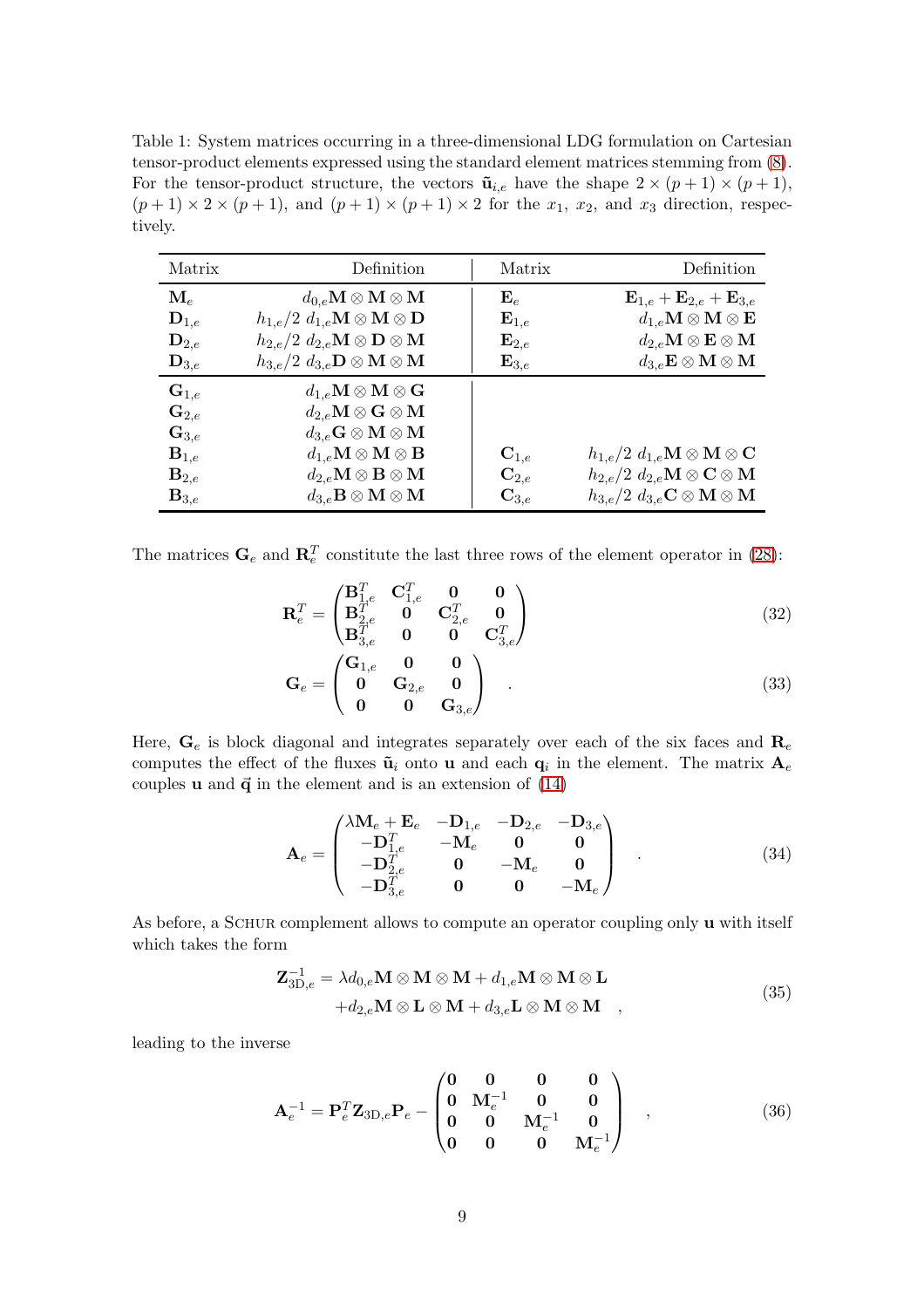where

$$
\mathbf{P}_e = \begin{pmatrix} \mathbf{I} \otimes \mathbf{I} & \mathbf{I} \\ -\frac{2}{h_{1,e}} \mathbf{I} \otimes \mathbf{I} \otimes (\mathbf{M}^{-1} \mathbf{D}^T) \\ -\frac{2}{h_{2,e}} \mathbf{I} \otimes (\mathbf{M}^{-1} \mathbf{D}^T) \otimes \mathbf{I} \\ -\frac{2}{h_{3,e}} (\mathbf{M}^{-1} \mathbf{D}^T) \otimes \mathbf{I} \otimes \mathbf{I} \end{pmatrix}^T
$$
 (37)

The combination of [\(31\)](#page-7-1), [\(35\)](#page-8-1), and [\(36\)](#page-8-2) allows for a tensor-product evaluation of the HDG element operator, albeit one scaling with  $\mathcal{O}(p^4)$ .

## <span id="page-9-0"></span>4 A linearly scaling HDG operator in three dimensions

## 4.1 Sum factorization of the HDG operator

Using the operators from Table [1,](#page-8-0) all suboperators occurring in [\(31\)](#page-7-1) can be expressed as tensor products. Similarly to [\(12\)](#page-4-4), two operations are present: The matrix  $\mathbf{G}_{e}$  integrates the fluxes on each element boundary and is block-diagonal and, for a basis with a nondiagonal mass matrix, can be implemented in  $\mathcal{O}(n_p^3)$  multiplications, whereas a diagonal mass matrix streamlines it to  $\mathcal{O}(n_p^2)$ . Therefore, this part of the operator scales linearly already. The hybridized term, however, requires a closer look.

Typically, the operator gets evaluated by first applying  $\mathbf{R}_e$ , then  $\mathbf{A}_e^{-1}$  and, lastly, mapping back [\[38\]](#page-25-0). The application of  $A<sub>e</sub><sup>-1</sup>$  is often sped up using an extension of the generalized eigenvalue decomposition [\(18\)](#page-5-2): the fast diagonalization technique from [\[8,](#page-23-0) [30\]](#page-24-8)

$$
\mathbf{Z}_{3D,e} = (\mathbf{S} \otimes \mathbf{S} \otimes \mathbf{S}) \mathbf{D}_{\mathbf{Z}_{3D,e}}^{-1} \underbrace{(\mathbf{S}^T \otimes \mathbf{S}^T \otimes \mathbf{S}^T)}_{\mathbf{S}_e^T}
$$
(38a)

$$
\mathbf{D}_{\mathbf{Z}_{3D,e}} = \lambda d_{0,e} \mathbf{I} \otimes \mathbf{I} \otimes \mathbf{I} + d_{1,e} \mathbf{I} \otimes \mathbf{I} \otimes \mathbf{\Lambda} + d_{2,e} \mathbf{I} \otimes \mathbf{\Lambda} \otimes \mathbf{I} + d_{3,e} \mathbf{\Lambda} \otimes \mathbf{I} \otimes \mathbf{I} \quad , \tag{38b}
$$

where S and  $\Lambda$  are the same as in the one-dimensional case, i.e. [\(18\)](#page-5-2). However, the application of the three-dimensional tensor product S⊗S⊗S still requires  $\mathcal{O}(p^4)$  operations and, hence, must be eliminated to lower the operation count to  $\mathcal{O}(n_{\text{DOF}}) = \mathcal{O}(p^3 n_e)$ . Here, a similar strategy as in [\[18\]](#page-24-9) proved sufficient: Instead of using the operators  $\mathbf{R}_e$ ,  $\mathbf{P}_e$ , and  $S \otimes S \otimes S$  one after the other, they are fused together using [\(27b\)](#page-6-3). This results in an operator mapping directly from the faces into the element eigenspace, where  $D_{\mathbf{Z}_{3D,e}}^{-1}$  can be applied, and then mapping back from the eigenspace directly to the faces. As in the one-dimensional case, the approach requires an explicit form of  $B_{S,e} = S_e^T P_e R_e$ , which computes to

$$
\mathbf{B}_{S,e} = (d_{1,e}\mathbf{S}^T\mathbf{M} \otimes \mathbf{S}^T\mathbf{M} \otimes \mathbf{B}_S \quad d_{2,e}\mathbf{S}^T\mathbf{M} \otimes \mathbf{B}_S \otimes \mathbf{S}^T\mathbf{M} \quad d_{3,e}\mathbf{B}_S \otimes \mathbf{S}^T\mathbf{M} \otimes \mathbf{S}^T\mathbf{M})
$$
(39)

Using the above representation, the HDG element operator simplifies as follows

<span id="page-9-1"></span>
$$
\mathbf{K}_{e} = \mathbf{G}_{e} - \mathbf{R}_{e}^{T} \mathbf{A}_{e}^{-1} \mathbf{R}_{e}
$$
\n
$$
\Rightarrow \mathbf{K}_{e} = \mathbf{G}_{e} + \mathbf{R}_{e}^{T} \begin{pmatrix} 0 & 0 & 0 & 0 \\ 0 & \mathbf{M}_{e}^{-1} & 0 & 0 \\ 0 & 0 & \mathbf{M}_{e}^{-1} & 0 \\ 0 & 0 & 0 & \mathbf{M}_{e}^{-1} \end{pmatrix} \mathbf{R}_{e} - \mathbf{R}_{e}^{T} \mathbf{P}_{e}^{T} \mathbf{Z}_{e}^{-1} \mathbf{P}_{e} \mathbf{R}_{e}
$$
\n
$$
\Rightarrow \mathbf{K}_{e} = \mathbf{G}_{e} + \begin{pmatrix} \mathbf{C}_{1,e}^{T} \mathbf{M}_{e}^{-1} \mathbf{C}_{1,e} & 0 & 0 \\ 0 & \mathbf{C}_{2,e}^{T} \mathbf{M}_{e}^{-1} \mathbf{C}_{2,e} & 0 \\ 0 & 0 & \mathbf{C}_{3,e}^{T} \mathbf{M}_{e}^{-1} \mathbf{C}_{3,e} \end{pmatrix} - \mathbf{B}_{S,e}^{T} \mathbf{D}_{\mathbf{Z}_{3D,e}}^{-1} \mathbf{B}_{S,e} \quad .
$$
\n(40)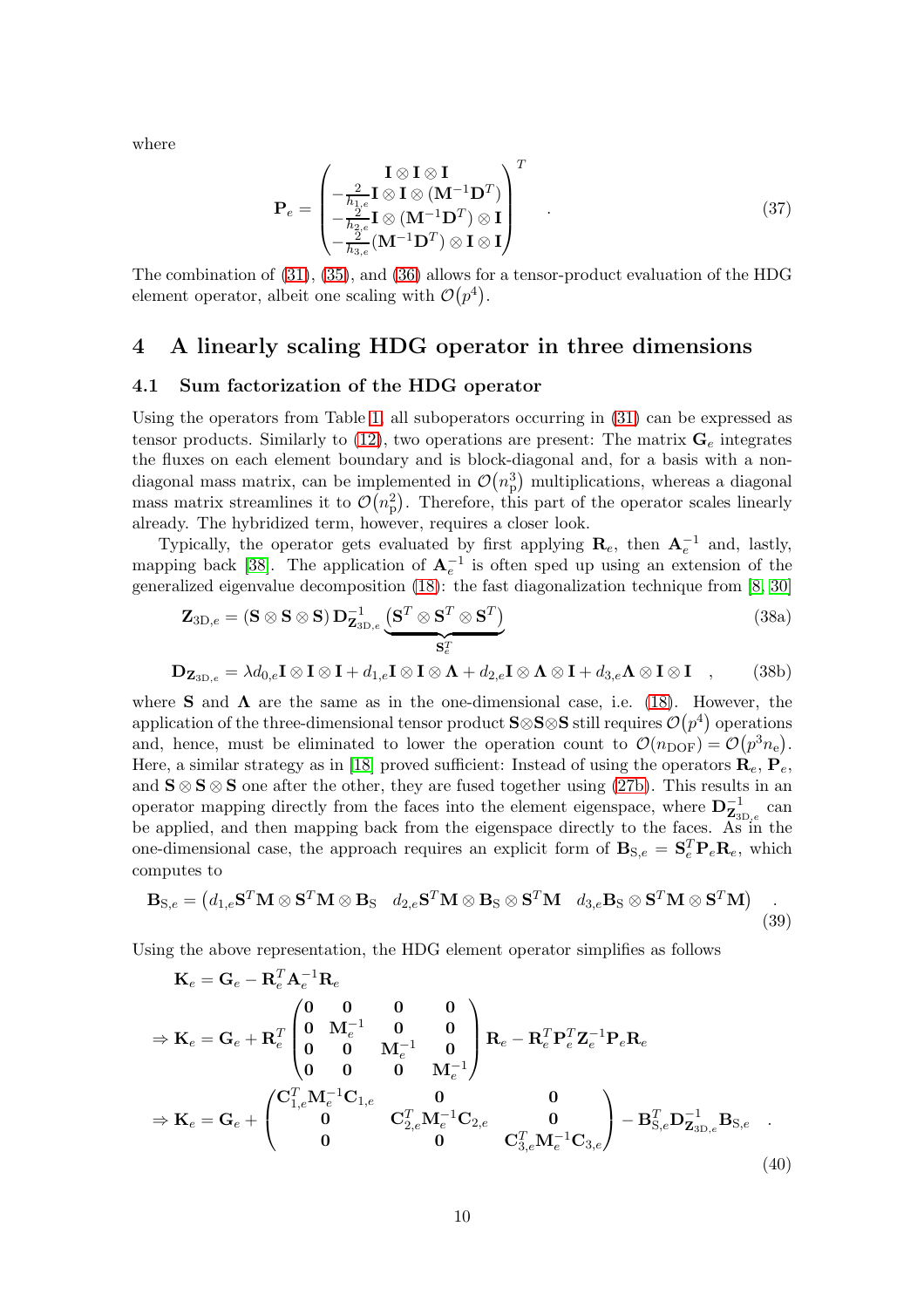<span id="page-10-0"></span>Algorithm 2 Computation of the effect of the HDG operator on a per-element basis in the three-dimensional case, called  $\tilde{\mathbf{r}}$ , from the current flux  $\tilde{\mathbf{u}}$ . For the tensor-product structure, the vectors  $\tilde{\mathbf{u}}_{i,e}$  have the size  $2 \times (p+1) \times (p+1)$ ,  $(p+1) \times 2 \times (p+1)$ , and  $(p+1) \times (p+1) \times 2$  for the  $x_1, x_2$ , and  $x_3$  direction, respectively.

| function HDG_OP_3D $(\tilde{u})$                                                                                                                                                                                                                                                                                                                                                                                                                        |                                                              |
|---------------------------------------------------------------------------------------------------------------------------------------------------------------------------------------------------------------------------------------------------------------------------------------------------------------------------------------------------------------------------------------------------------------------------------------------------------|--------------------------------------------------------------|
| for $e = 1, n_e$ do                                                                                                                                                                                                                                                                                                                                                                                                                                     |                                                              |
|                                                                                                                                                                                                                                                                                                                                                                                                                                                         | $\triangleright x_1$ contribution to $\mathbf{F}_{\text{E}}$ |
| $\mathbf{F}_\mathrm{E} \leftarrow \frac{(\mathbf{S}^T \mathbf{M} \otimes \mathbf{S}^T \mathbf{M} \otimes \mathbf{B}_\mathrm{S}) d_{1,e} \tilde{\mathbf{u}}_{1,e}}{(\mathbf{S}^T \mathbf{M} \otimes \mathbf{B}_\mathrm{S} \otimes \mathbf{S}^T \mathbf{M}) d_{2,e} \tilde{\mathbf{u}}_{2,e}}$                                                                                                                                                            | $\triangleright x_2$ contribution to $\mathbf{F}_{\text{E}}$ |
|                                                                                                                                                                                                                                                                                                                                                                                                                                                         | $\triangleright x_3$ contribution to $\mathbf{F}_{\rm E}$    |
| $\mathbf{u}_\mathrm{E} \leftarrow \mathbf{D}_{\mathbf{Z}_{3\mathrm{D},e}}^{-1} \mathbf{F}_\mathrm{E} \mathbf{F}_{\mathrm{E}} \mathbf{b}^{-1} \mathbf{A} \otimes \mathbf{S}^T \mathbf{M} \mathbf{A} \mathbf{A}_{3,e} \mathbf{\tilde{u}}_{3,e} \mathbf{A}_{3,e}$                                                                                                                                                                                          | $\triangleright$ solution in eigenspace                      |
| $\tilde{\mathbf{r}}_{1,e} \leftarrow d_{1,e} \mathbf{M} \otimes \mathbf{M} \otimes (\mathbf{G} + \mathbf{C}^T \mathbf{M}^{-1} \mathbf{C}) \; \tilde{\mathbf{u}}_{1,e} - d_{1,e} \left( \mathbf{M} \mathbf{S} \otimes \mathbf{M} \mathbf{S} \otimes \mathbf{B}^T_{\mathbf{S}} \right) \mathbf{u}_{\mathbf{E}}$                                                                                                                                           |                                                              |
| $\tilde{\mathbf{r}}_{2,e} \leftarrow d_{2,e} \mathbf{M} \otimes (\mathbf{G} + \mathbf{C}^T \mathbf{M}^{-1} \mathbf{C}) \otimes \mathbf{M} \; \tilde{\mathbf{u}}_{2,e} - d_{2,e} \left( \mathbf{M} \mathbf{S} \otimes \mathbf{B}^T_{\mathbf{S}} \otimes \mathbf{M} \tilde{\mathbf{S}} \right) \mathbf{u}_{\mathbf{E}} \nonumber \ \tilde{\mathbf{r}}_{3,e} \leftarrow d_{3,e} (\mathbf{G} + \mathbf{C}^T \mathbf{M}^{-1} \mathbf{C}) \otimes \mathbf{M}$ |                                                              |
|                                                                                                                                                                                                                                                                                                                                                                                                                                                         |                                                              |
| end for                                                                                                                                                                                                                                                                                                                                                                                                                                                 |                                                              |
| return r̃                                                                                                                                                                                                                                                                                                                                                                                                                                               |                                                              |
| end function                                                                                                                                                                                                                                                                                                                                                                                                                                            |                                                              |

The first two terms implement the interaction between opposing faces of the element, using  $\mathcal{O}(p^3)$  multiplications for a non-diagonal mass matrix and  $\mathcal{O}(p^2)$  for a diagonal one. The last term applies  $B_{S,e}$ , with  $\mathcal{O}(p^3)$  multiplications when using  $S^T M \otimes S^T M$ on the faces and then expanding into the element eigenspace, then  $\mathbf{D}_{\mathbf{Z}_{3D,e}}^{-1}$  in  $(p+1)^3$ multiplications and, lastly, maps back with  $\mathbf{B}_{\text{S},e}^T$ , also using  $\mathcal{O}(p^3)$  multiplications when reducing to the faces first. Therefore, the operator can be applied in linear runtime, achieving linear scaling and, therefore, a major goal of the paper.

Algorithm [2](#page-10-0) depicts an implementation of the operator which expands Algorithm [1](#page-6-1) to three-dimensional cuboidal tensor-product elements. In every element, the six faces infer a residual for **u** in the eigenspace E, called  $\mathbf{F}_E$ . There, the inverse eigenvalues are applied to compute the inferred solution  $\mathbf{u}_E$ . Lastly, the effect of this eigenspace solution and the interaction between the opposing faces is computed, resulting in the overall residual  $\tilde{\mathbf{r}}_e$ .

Computing the right-hand side in the element eigenspace in Algorithm [2](#page-10-0) requires  $24n_{\rm p}^3$ floating point operations when applying  $S<sup>T</sup>M$ , and further  $12n_p^3$  operations for mapping into the eigenspace. The application of  $\mathbf{D}_{\mathbf{Z}_{3D,e}}^{-1}$  incurs another  $n_{\rm p}^3$  operations, and mapping back leads to another  $36n_p^3$ . Compared to these  $73n_p^3$  operations, the two other terms remain insignificant: Assuming a diagonal mass matrix, as present for LEGENDRE polynomials, Lagrange polynomials on Gauß points, or when approximating the mass matrix for LAGRANGE polynomials on GAUSS-LOBATTO nodes, the first two terms in [\(40\)](#page-9-1) only require  $\mathcal{O}(p^2)$  operations.

#### <span id="page-10-1"></span>4.2 Product factorization of the HDG operator

Algorithm [2](#page-10-0) allows for an evaluation of the HDG residual in linear runtime. However, the application cost is high when compared to a tensor-product operator for the primal form of DG [\[36,](#page-25-1) [29\]](#page-24-4). Of the  $73n_p^3$  operations, most apply only the two transformations, either  $S^T M \otimes S^T M$  or MS  $\otimes$  MS. These can, however, be removed by transforming the operator. Consider the element operator mapping from the first direction to the first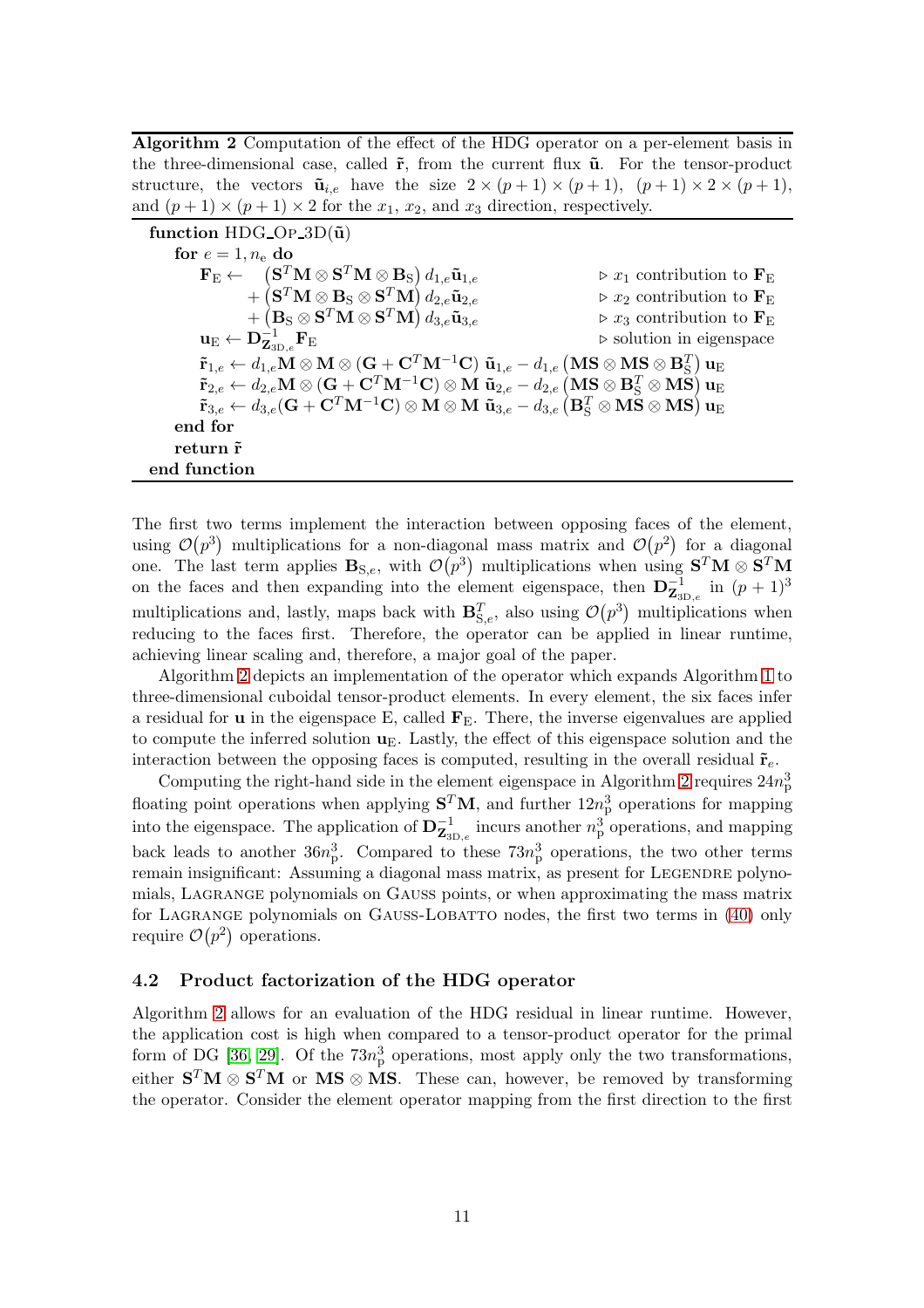<span id="page-11-0"></span>Algorithm 3 Computation of the effect of the HDG operator on a per-element basis for the transformed basis in the three-dimensional case, called  $\hat{\tilde{r}}$ , from the transformed flux  $\hat{\tilde{u}}$ .

function HDG\_OP\_3D $(\ddot{\tilde{u}})$ for  $e = 1, n_e$  do  $\mathbf{F}_\text{E} \leftarrow (\mathbf{I} \otimes \mathbf{I} \otimes \mathbf{B}_\text{S}) \, d_{1,e} \hat{\tilde{\mathbf{u}}}_{1,e} + (\mathbf{I} \otimes \mathbf{B}_\text{S} \otimes \mathbf{I}) \, d_{2,e} \hat{\tilde{\mathbf{u}}}_{2,e} + (\mathbf{B}_\text{S} \otimes \mathbf{I} \otimes \mathbf{I}) \, d_{3,e} \hat{\tilde{\mathbf{u}}}_{3,e}$  $\mathbf{u}_\mathrm{E} \leftarrow \mathrm{\mathbf{\dot{D}}}_{\mathbf{Z}_{\mathrm{3D},e}}^{-1} \mathbf{F}_\mathrm{E}$  $\mathbf{\hat{\tilde{r}}}_{1,e}\leftarrow d_{1,e}\;\mathbf{I}\otimes\mathbf{I}\otimes(\mathbf{G}+\mathbf{C}^T\mathbf{M}^{-1}\mathbf{C})\;\mathbf{\hat{\tilde{u}}}_{1,e}-d_{1,e}\left(\mathbf{I}\otimes\mathbf{I}\otimes\mathbf{B}^T_{\mathrm{S}}\right)\mathbf{u}_{\mathrm{E}}$  $\mathbf{\hat{\tilde{r}}}_{2,e}\leftarrow d_{2,e}\;\mathbf{I}\otimes(\mathbf{G}+\mathbf{C}^T\mathbf{M}^{-1}\mathbf{C})\otimes\mathbf{I}\;\mathbf{\hat{\tilde{u}}}_{2,e}-d_{2,e}\left(\mathbf{I}\otimes\mathbf{B}_{\mathrm{S}}^T\otimes\mathbf{I}\right)\mathbf{u}_{\mathrm{E}}$  $\mathbf{\hat{\tilde{r}}}_{3,e}\leftarrow d_{3,e}\,\left(\mathbf{G}+\mathbf{C}^{T}\mathbf{M}^{-1}\mathbf{C}\right)\otimes\mathbf{I}\otimes\mathbf{I}\,\, \mathbf{\hat{\tilde{u}}}_{3,e}-d_{3,e}\left(\mathbf{B}_{\mathrm{S}}^{T}\otimes\mathbf{I}\otimes\mathbf{I}\right)\mathbf{u}_{\mathrm{E}}$ end for return r̃ end function

direction

$$
\mathbf{K}_{11,e} = d_{1,e} \mathbf{M} \otimes \mathbf{M} \otimes (\mathbf{G} + \mathbf{C}^T \mathbf{M}^{-1} \mathbf{C}) - d_{1,e} (\mathbf{M} \mathbf{S} \otimes \mathbf{M} \mathbf{S} \otimes \mathbf{B}_{\mathrm{S}}^T) \mathbf{D}_{\mathbf{Z}_{3D,e}}^{-1} (\mathbf{S}^T \mathbf{M} \otimes \mathbf{S}^T \mathbf{M} \otimes \mathbf{B}_{\mathrm{S}}) d_{1,e}.
$$
\n(41)

Applying  $S^T \otimes S^T \otimes I$  from the left and  $S \otimes S \otimes I$  from the right leads to

$$
\hat{\mathbf{K}}_{11,e} = (\mathbf{S}^T \otimes \mathbf{S}^T \otimes \mathbf{I}^T) \mathbf{K}_{11,e} \ (\mathbf{S} \otimes \mathbf{S} \otimes \mathbf{I})
$$
\n
$$
\hat{\mathbf{K}}_{11,e} = (\mathbf{S}^T \otimes \mathbf{S}^T \otimes \mathbf{I}) [d_{1,e} \mathbf{M} \otimes \mathbf{M} \otimes (\mathbf{G} + \mathbf{C}^T \mathbf{M}^{-1} \mathbf{C})] (\mathbf{S} \otimes \mathbf{S} \otimes \mathbf{I})
$$
\n
$$
- d_{1,e} [(\mathbf{S}^T \otimes \mathbf{S}^T \otimes \mathbf{I}) (\mathbf{M} \mathbf{S} \otimes \mathbf{M} \mathbf{S} \otimes \mathbf{B}_{\mathrm{S}}^T) \mathbf{D}_{\mathbf{Z}_{3D,e}}^{-1} (\mathbf{S}^T \mathbf{M} \otimes \mathbf{S}^T \mathbf{M} \otimes \mathbf{B}_{\mathrm{S}}) (\mathbf{S} \otimes \mathbf{S} \otimes \mathbf{I})] d_{1,e}
$$
\n(43)

$$
\Rightarrow \hat{\mathbf{K}}_{11,e} = d_{1,e} \left[ \mathbf{S}^T \mathbf{M} \mathbf{S} \otimes \mathbf{S}^T \mathbf{M} \mathbf{S} \otimes (\mathbf{G} + \mathbf{C}^T \mathbf{M}^{-1} \mathbf{C}) \right] - d_{1,e} \left[ \left( \mathbf{S}^T \mathbf{M} \mathbf{S} \otimes \mathbf{S}^T \mathbf{M} \mathbf{S} \otimes \mathbf{B}_{\mathrm{S}}^T \right) \mathbf{D}_{\mathbf{Z}_{3D,e}}^{-1} \left( \mathbf{S}^T \mathbf{M} \mathbf{S} \otimes \mathbf{S}^T \mathbf{M} \mathbf{S} \otimes \mathbf{B}_{\mathrm{S}} \right) \right] d_{1,e}
$$
\n(44)

The identity  $S<sup>T</sup>MS = I$  from [\(18a\)](#page-5-3) simplifies these terms to

$$
\hat{\mathbf{K}}_{11,e} = d_{1,e}\mathbf{I} \otimes \mathbf{I} \otimes (\mathbf{G} + \mathbf{C}^T \mathbf{M}^{-1} \mathbf{C}) - d_{1,e} \left( \mathbf{I} \otimes \mathbf{I} \otimes \mathbf{B}_{\mathrm{S}}^T \right) \mathbf{D}_{\mathbf{Z}_{3D,e}}^{-1} \left( \mathbf{I} \otimes \mathbf{I} \otimes \mathbf{B}_{\mathrm{S}} \right) d_{1,e} \quad . \tag{45}
$$

The terms for the faces in the  $x_2$  and  $x_3$  direction can be treated similarly by permutation of  $S^T \otimes S^T \otimes I$ , as can terms coupling different directions. Therefore, every occurrence of  $S<sup>T</sup>M$  in the operator becomes  $S<sup>T</sup>MS = I$ , and similarly MS and M transform to identity as well. While the transformation can simplify the implementation of Algorithm [2,](#page-10-0) applying the transformation to solution variable and residual instead lowers the operator costs across the whole solution process.

Algorithm [3](#page-11-0) depicts the resulting algorithm. Not only does the operator now mainly consist of the mapping from the transformed faces into the element eigenspace and back, requiring  $25n_p^3$  multiplications, the terms coupling opposing faces now use  $\mathcal{O}(p^2)$  in every basis, independent of the mass matrix. While the algorithm requires transformation of the coefficients for the flux  $\tilde{\mathbf{u}} \to \tilde{\mathbf{u}}$  prior to the application, this can be done after computing the right-hand side for fluxes and, therefore, as a tensor-product operation on the faces, requiring  $\mathcal{O}(p^3)$  operations.

#### <span id="page-11-1"></span>4.3 Operator runtimes

While the multiplication count constitutes a good measure for the asymptotic performance of an algorithm, it is typically insufficient to predict the efficiency attained in practice.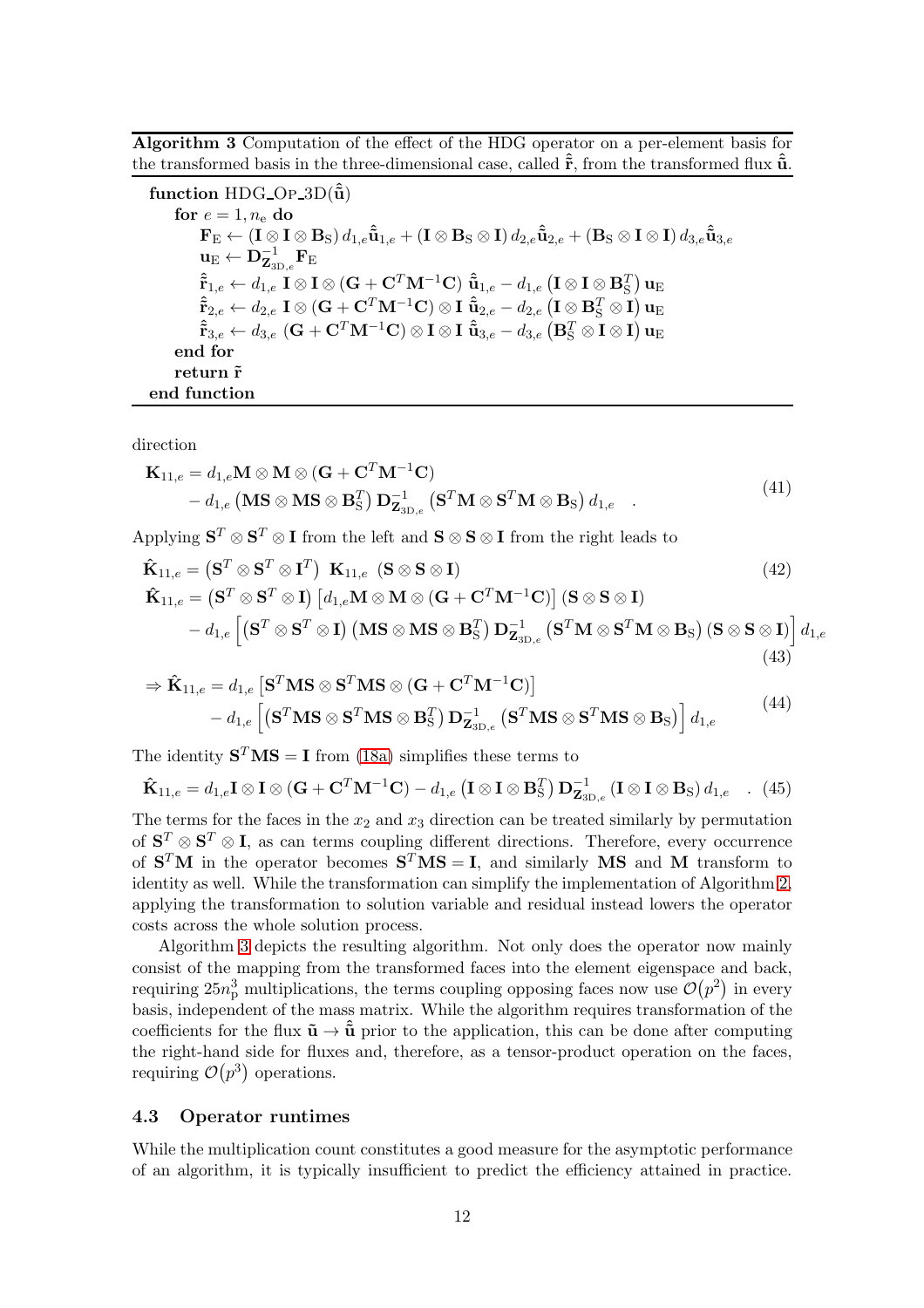<span id="page-12-0"></span>Table 2: Application and preprocessing costs for the operators in conjunction with the incurred number of loads and stores per operator evaluation. Here, CCG denotes the condensed continuous Galerkin method, whereas HDG denotes the hybridized discontinuous Galerkin method. For the condensed case, a factor of three was imposed on the loads and stores of to account for the evaluation of the primary part.

| Operator | Preprocessing cost | # FLOP                         | $\#$ loads / stores          |
|----------|--------------------|--------------------------------|------------------------------|
| $CCG-MM$ | $\mathcal{O}(p^5)$ | $72(p-1)^4 + \mathcal{O}(p^2)$ | $3 \cdot 18(p-1)^2$          |
| $CCG-TP$ | $\mathcal{O}(p^3)$ | $97(p-1)^3 + \mathcal{O}(p^2)$ | $3\cdot 18(p-1)^2 + (p-1)^3$ |
| CCG-TPT  | $\mathcal{O}(p^3)$ | $25(p-1)^3 + \mathcal{O}(p^2)$ | $3\cdot 18(p-1)^2 + (p-1)^3$ |
| HDG-TP   | $\mathcal{O}(p^3)$ | $73(p+1)^3 + \mathcal{O}(p^2)$ | $18(p+1)^{2}+(p+1)^{3}$      |
| HDG-TPT  | $\mathcal{O}(p^3)$ | $25(p+1)^3 + \mathcal{O}(p^2)$ | $18(p+1)^{2} + (p+1)^{3}$    |

For instance, matrix-matrix multiplications require more operations than tensor-products, but can remain faster over a wide range of polynomial degrees [\[3,](#page-23-10) [23\]](#page-24-10). Therefore, runtime tests were conducted to validate both, that the linear scaling is achieved as well as that matrix-matrix implementations are outperformed.

Two variants of the HDG element operator were considered. The first implemented Al-gorithm [2](#page-10-0) for GAUSS-LOBATTO-LEGENDRE (GLL) polynomials. As it implements a HDG operator using tensor products it was called HDG-TP. The second one implemented Algorithm [3,](#page-11-0) which utilizes a transformation to streamline the operation count, and was therefore named HDG-TPT. Variants for the statically condensed continuous Galerkin case (CCG) implementing the static condensed operator served as reference. The first thereof implemented the condensed part using one matrix-matrix multiplication and was, therefore, called CCG-MM. The two other variants used a tensor-product decomposition, the first one on GLL polynomials, called CCG-TP, and the second one, CCG-TPT, using a transformed coordinate system and thereby lowering the number of operations. Deriva-tions of these can be found in [\[20,](#page-24-11) [22\]](#page-24-5). The matrix-matrix-based operator required  $\mathcal{O}(p^4)$ operations, whereas  $\mathcal{O}(p^3)$  operations sufficed for all tensor-product-based operators. Table [2](#page-12-0) lists the operators, leading factors of the operation counts, and associated preprocessing costs.

The operators were implemented in Fortran 2008 using double precision. The Intel Fortran compiler v. 2018 compiled the variants, with the associated MKL serving as BLAS implementation. A single core of an Intel Xeon E5-2680 v.3 constituted the measuring platform. As it ran with a clock speed of 2.5 GHz, it allowed for a maximum floating point rate of 40 GFLOP/s [\[13\]](#page-23-11).

For every polynomial degree in  $\{2 \dots 32\}$ , the operators were used 101 times on  $n_e = 8^3$ spectral elements, with the runtime of the last 100 times being measured with MPI\_Wtime. This approach precludes measurement of instantiation effects, for instance of libraries such as BLAS.

Figure [2](#page-13-0) depicts the measured instantiation times and runtimes in combination with the achieved floating point rate and equivalent degrees of freedom per second. For the preparation time, the expected orders are achieved: Computing the assembled element matrix for the static condensed method CCG-MM scales with  $\mathcal{O}(p^5)$ . The preprocessing time of the other operators scales with  $\mathcal{O}(p^3)$ , which can be attributed to them only requiring solution of an eigenvalue problem and then computing the inverse eigenvalues, both scaling with  $\mathcal{O}(p^3 n_e)$ .

The runtimes of the operators, shown in Figure  $2(b)$ , fall into three categories. The first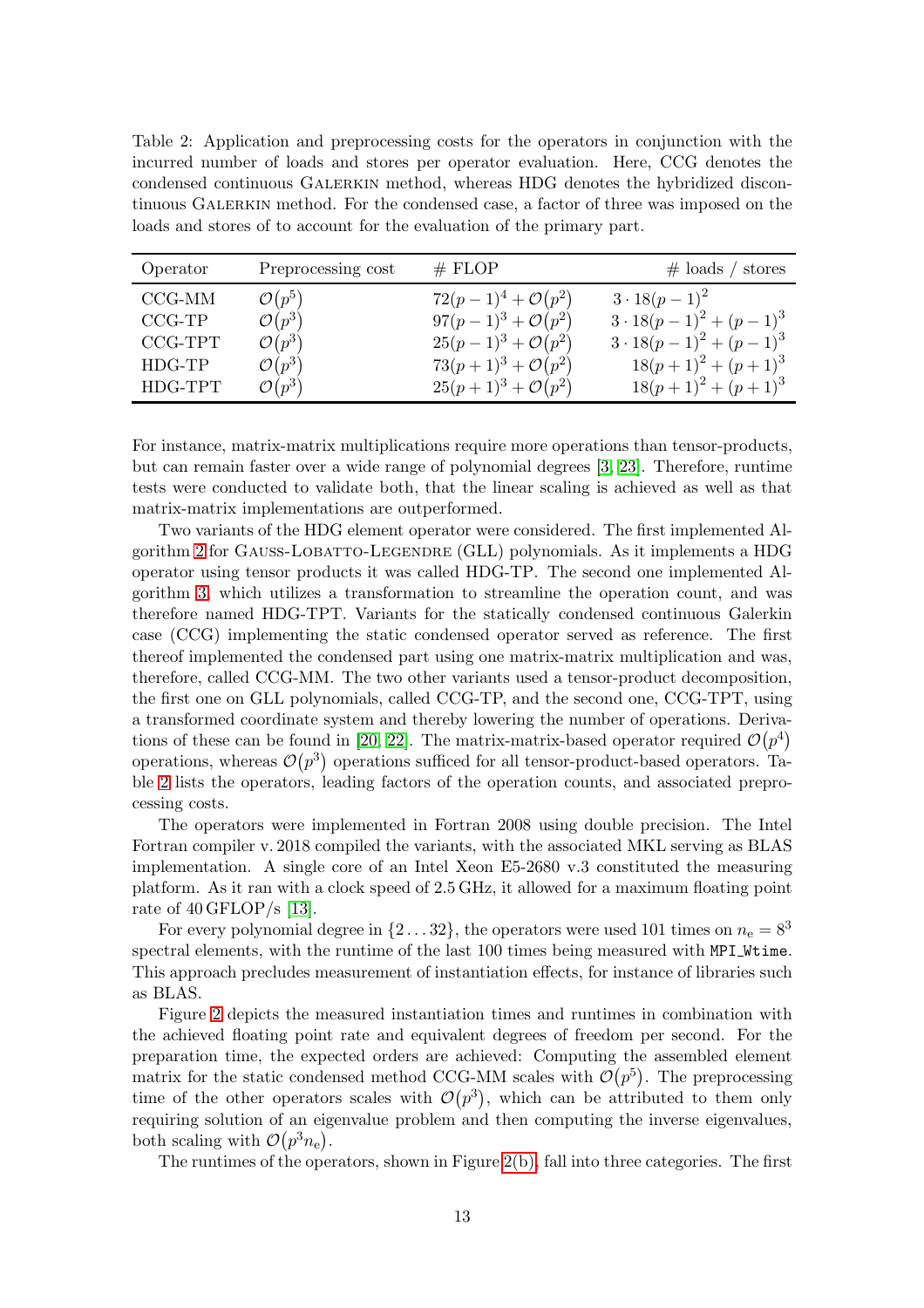<span id="page-13-0"></span>

Figure 2: Operator runtimes when varying the polynomial degree  $p$  in a homogeneous mesh consisting of  $n_e = 8^3 = 512$  spectral elements. [\(a\):](#page-13-0) Preparation times for the matrices used by the operators. [\(b\):](#page-13-0) Operator runtimes. [\(c\):](#page-13-0) Rate of updates per second, where the equivalent number of degrees of freedom is calculated to be  $(p+1)^3 n_e$ . [\(d\):](#page-13-0) Rate of floating point operations per second measured in GFLOP/s.

one consists of the matrix-matrix-based version CCG-MM. While attaining the highest rate of floating point operations, near 35 GFLOP/s beyond  $p = 8$ , the runtime increases significantly compared to the other methods, stemming from an increasing number of required operations per degree of freedom. This is reflected in the number of updated degrees of freedom which decreases substantially with  $p$ . The non-transformed operators HDG-TP and CCG-TP constitute the second category, generating a mostly constant rate of updates while exhibiting a smaller runtime than CCG-MM starting from  $p = 6$ . For large polynomial degrees the rate of updates oscillates depending on the polynomial degree. The maximum is achieved when the number of points per direction  $p + 1$  is a multiple of four, which lends itself to optimization for the given architecture, whereas slightly lower update rates result at other polynomial degrees. For CCG-TP the operator consists of a primary and a condensed part. The latter resembles the HDG operator and can be optimized well, but the former couples the vertices, edges, and faces of the element and consists of multiple smaller suboperators. While oscillations occurs, they are not as large as for HDG-TP.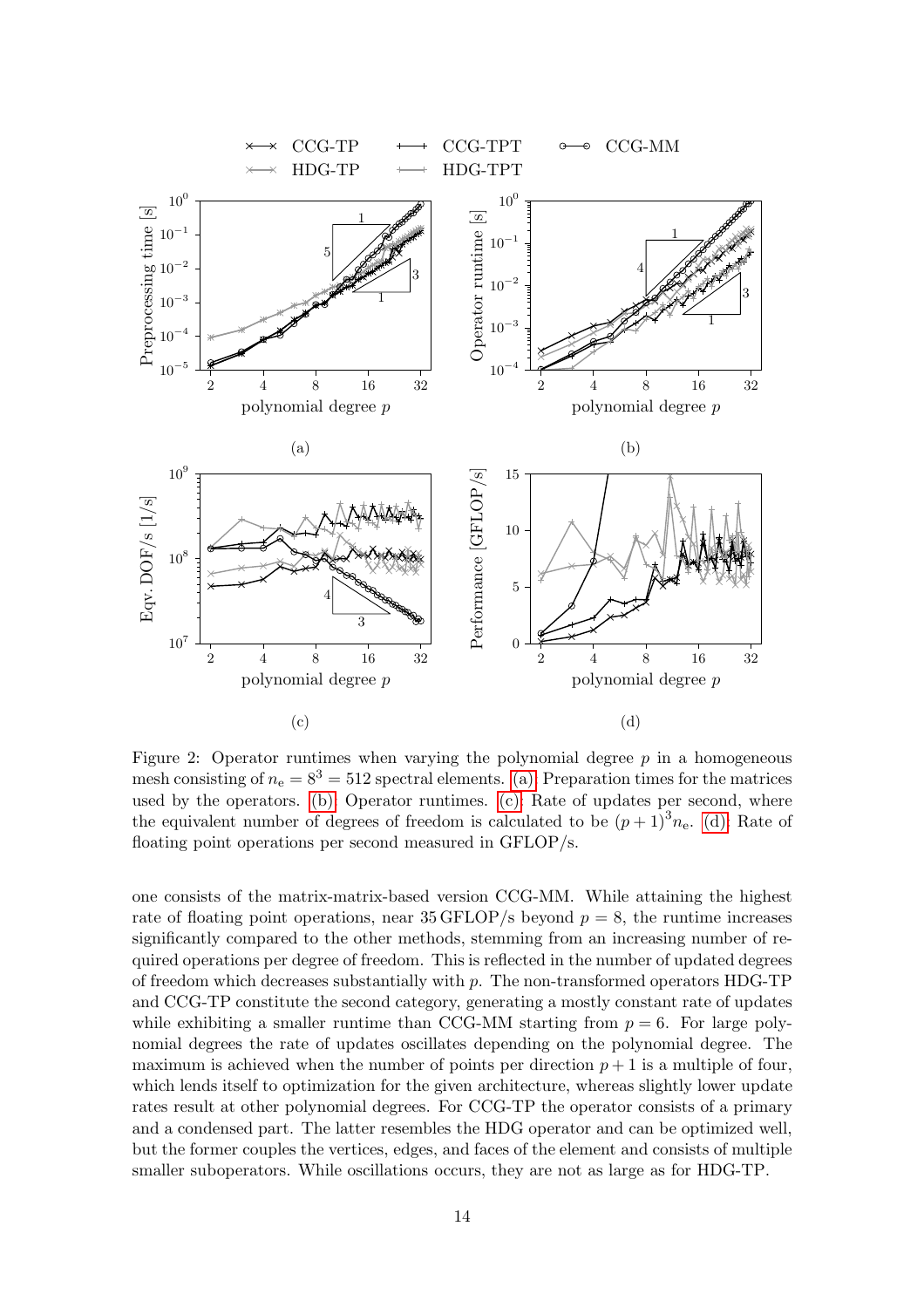<span id="page-14-0"></span>

Figure 3: Roofline analysis of the operator variants, depicting the performance attained in practice over the computational intensity  $I_{\rm C}$  resulting from Table [2.](#page-12-0) In the analysis, a limiting memory bandwidth of  $12.7 \text{ GB s}^{-1}$  and a maximum performance of 40 GFLOP s<sup>-1</sup> are used, as measured in [\[13\]](#page-23-11). Furthermore, for clarity of presentation, only odd polynomial degrees are shown, as these result in even operator sizes.

Transforming the equation system allows leveraging the operators HDG-TPT and CCG-TPT. These are faster than CCG-MM for all polynomial degrees and gain a factor of four over the non-transformed variants. The HDG variant is slightly faster at lower polynomial degrees, due to the primary part of the condensed system being evaluated for CCG-TPT. For  $p > 4$ , however, both variants attain similar update rates, only at different polynomial degrees. With the tensor-product variants exhibiting a mostly constant rate of updates, a major goal has been achieved: operators scaling linearly with the number of degrees of freedom. Moreover, these attain the same degree of efficiency as the ones for the continuous discretization.

Lastly, Figure [2\(d\)](#page-13-0) depicts the rate of floating-point operations. All variants start with a relatively low rate. However, the rate increases quickly for the matrix-matrix variant, which attains more than 15 GFLOP/s at  $p = 5$  and saturates at 35 GFLOP/s, which is beyond the range shown here. These operations, however, are largely wasted since the number of updates decreases, as shown in Figure  $2(c)$ . Due to evaluating the primary part, the variants CCG-TP and CCG-TPT for the static condensed operator harness only one eighth of the compute power at  $p = 12$ , whereas the variants for HDG quickly use one quarter. Beyond  $p = 16$ , the HDG variants exhibit a highly oscillatory behaviour compared to the variants for static condensation. This is due to the very short, monolithic operators. These are far easier to optimize for the compiler, leading to spikes where the operator width is a multiple of the register width. All tensor-product operators attain only near a quarter of the maximum rate. This stems from the implementation, where the matrix of eigenvalues  $\mathbf{D}_{\mathbf{Z}_{3D,\varepsilon}}^{-1}$  is precomputed and stored explicitly. In a roofline analysis, as shown in Figure [3,](#page-14-0) the usage of  $\mathbf{D}_{\mathbf{Z}_{3D,\varepsilon}}^{-1}$  leads to a constant as asymptotic limit for the computational intensity [\[37\]](#page-25-2). However, while loading  $\mathcal{O}(p^3)$  floating point numbers, the operation is still far from being memory-bound when computing at high polynomial degrees. For machines with a lower critical computational intensity, computing the inverse eigenvalues in the operator itself can be a remedy, but was not found to be beneficial with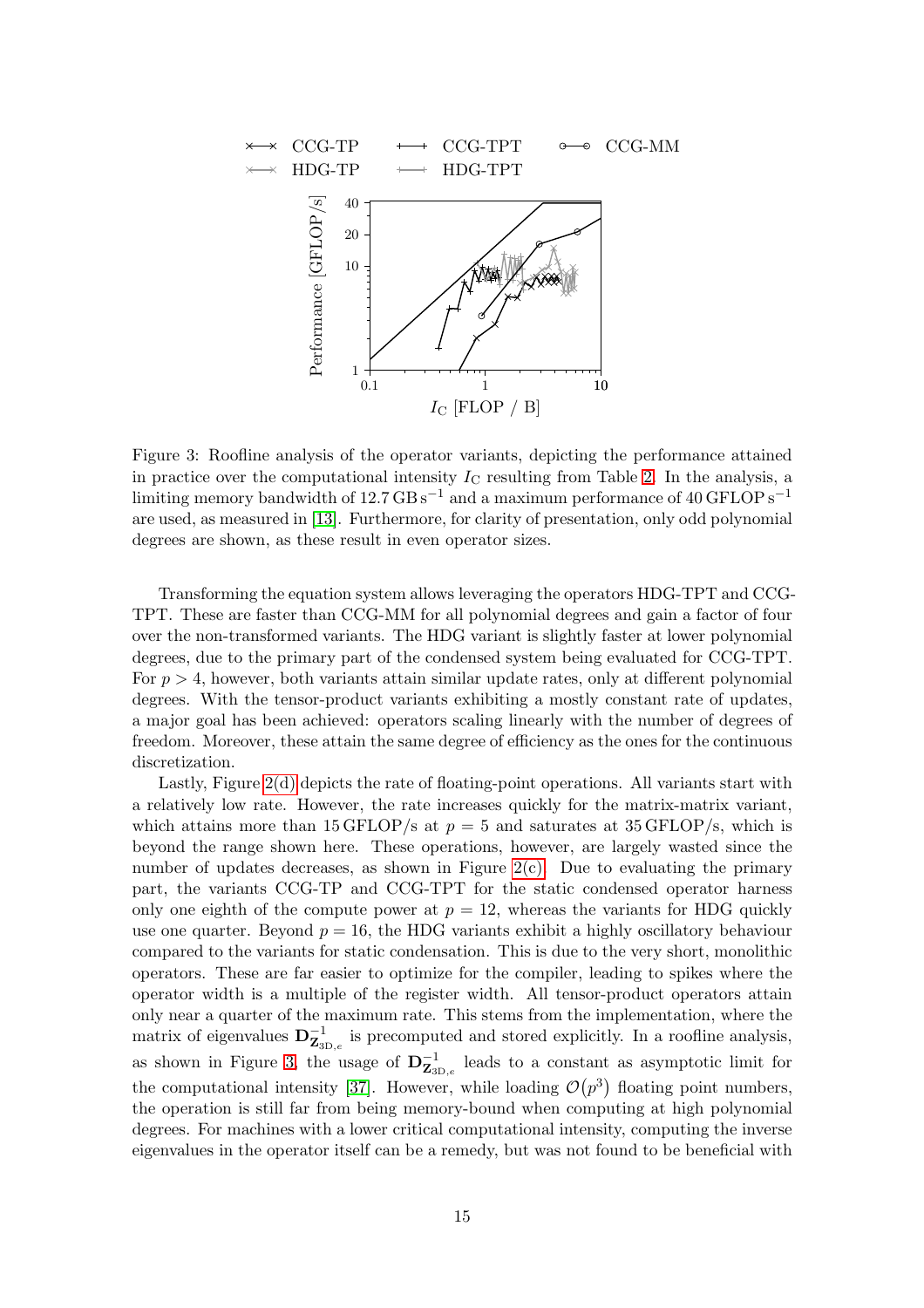the CPUs utilized in this study, even when capitalizing on imprecise floating point division. However, the growing memory gap might render it beneficial in the future.

## <span id="page-15-2"></span><span id="page-15-0"></span>5 Construction of an elliptic solver with linear runtime

#### 5.1 Linearly scaling face-local preconditioners

With a linearly scaling residual evaluation, the door to linearly scaling solvers is wide open. The only remaining obstacle is attaining a well-performing linearly scaling preconditioner. This requirement severely limits the possibilities. Assuming a constant iteration count, only tensor-product preconditioners working on the faces remain a possibility. In general, a multigrid approach leads to very efficient solvers, as done for the continuous discretization in [\[14,](#page-23-12) [24,](#page-24-6) [17\]](#page-24-7). There, SCHWARZ-type preconditioners using tensor-products were employed to generate an efficient smoother with linear scaling. The derivation of a linearly-scaling SCHWARZ-type smoother required for the multigrid algorithm is, however, a topic of its own and well beyond the scope of this paper.

To investigate the performance achievable with the linearly scaling operator, block-Jacobi methods are used. They proved highly efficient for solution of diffusion equations in semi-implicit time-stepping schemes [\[17\]](#page-24-7) and provide an astonishing resilience against high aspect ratios [\[22\]](#page-24-5). Moreover, they include the same kind of operations found in SCHWARZtype smoothers for multigrid and serve to evaluate their qualitative behaviour for high polynomial degrees. Due to these positive properties the same approach is employed here as well.

Two preconditioners are derived: The first one, applies the exact inverse on every face of the mesh, leading to a block-Jacobi preconditioner, whereas the second one only utilizes the inverse of the main diagonal. To derive the preconditioners, a single element  $\Omega_e$ is considered. The operator connecting two opposing faces, as illustrated here for the first direction, reads

$$
\mathbf{K}_{11,e} = d_{1,e} \mathbf{M} \otimes \mathbf{M} \otimes (\mathbf{G} + \mathbf{C}^T \mathbf{M}^{-1} \mathbf{C}) - d_{1,e} (\mathbf{M} \mathbf{S} \otimes \mathbf{M} \mathbf{S} \otimes \mathbf{B}_{\mathrm{S}}^T) \mathbf{D}_{\mathbf{Z}_{3D,e}}^{-1} (\mathbf{S}^T \mathbf{M} \otimes \mathbf{S}^T \mathbf{M} \otimes \mathbf{B}_{\mathrm{S}}) d_{1,e}.
$$
\n(46)

When removing the occurences of **MS** by multiplying with  $S<sup>T</sup>$  from the left and S from the right in both face directions, the operator becomes

<span id="page-15-1"></span>
$$
\hat{\mathbf{K}}_{11,e} = (\mathbf{S}^T \otimes \mathbf{S}^T \otimes \mathbf{I}) \mathbf{K}_{11,e} (\mathbf{S} \otimes \mathbf{S} \otimes \mathbf{I}) \n= d_{1,e} (\mathbf{I} \otimes \mathbf{I} \otimes \mathbf{G} + \mathbf{B}_{\mathrm{S}}^T \mathbf{M}^{-1} \mathbf{B}_{\mathrm{S}}) - d_{1,e} (\mathbf{I} \otimes \mathbf{I} \otimes \mathbf{B}_{\mathrm{S}}^T) \mathbf{D}_{\mathbf{Z}_{3D,e}}^{-1} (\mathbf{I} \otimes \mathbf{I} \otimes \mathbf{B}_{\mathrm{S}}) d_{1,e} ,
$$
\n(47)

which is diagonal in the two directions on the faces. As each face occurs in two elements, two elements contribute to the preconditioner. Let  $\mathbf{Y}_e$  denote the effect of  $\mathbf{K}_e$ from one face to itself for all faces. Then,  $\tilde{\mathbf{Y}} = \tilde{\mathbf{Q}} \tilde{\mathbf{Q}}^T \mathbf{Y}$  is the effect of the global flux of the face onto itself. However, the application requires the variable to reside in the face eigenspace, i.e. after applying the transformation matrix  $S<sup>T</sup>M$  in the two directions of the face. Therefore, application of the preconditioner consists of first mapping into the face eigenspaces, applying the inverse  $\tilde{\mathbf{Y}}^{-1}$ , and then mapping back. Algorithm [4](#page-16-0) shows an implementation thereof. The preconditioner requires four one-dimensional matrix products on each face, resulting in  $4 \cdot 2 \cdot 6n_p^3 = 48n_p^3n_e$  floating point operations per application of the preconditioner. Moreover, as  $\hat{\mathbf{K}}_{ii,e}$  from [\(47\)](#page-15-1) can be computed in  $\mathcal{O}(p^3)$  operations, determining  $\tilde{\mathbf{Y}}^{-1}$  requires  $\mathcal{O}(p^3 n_e)$  operations.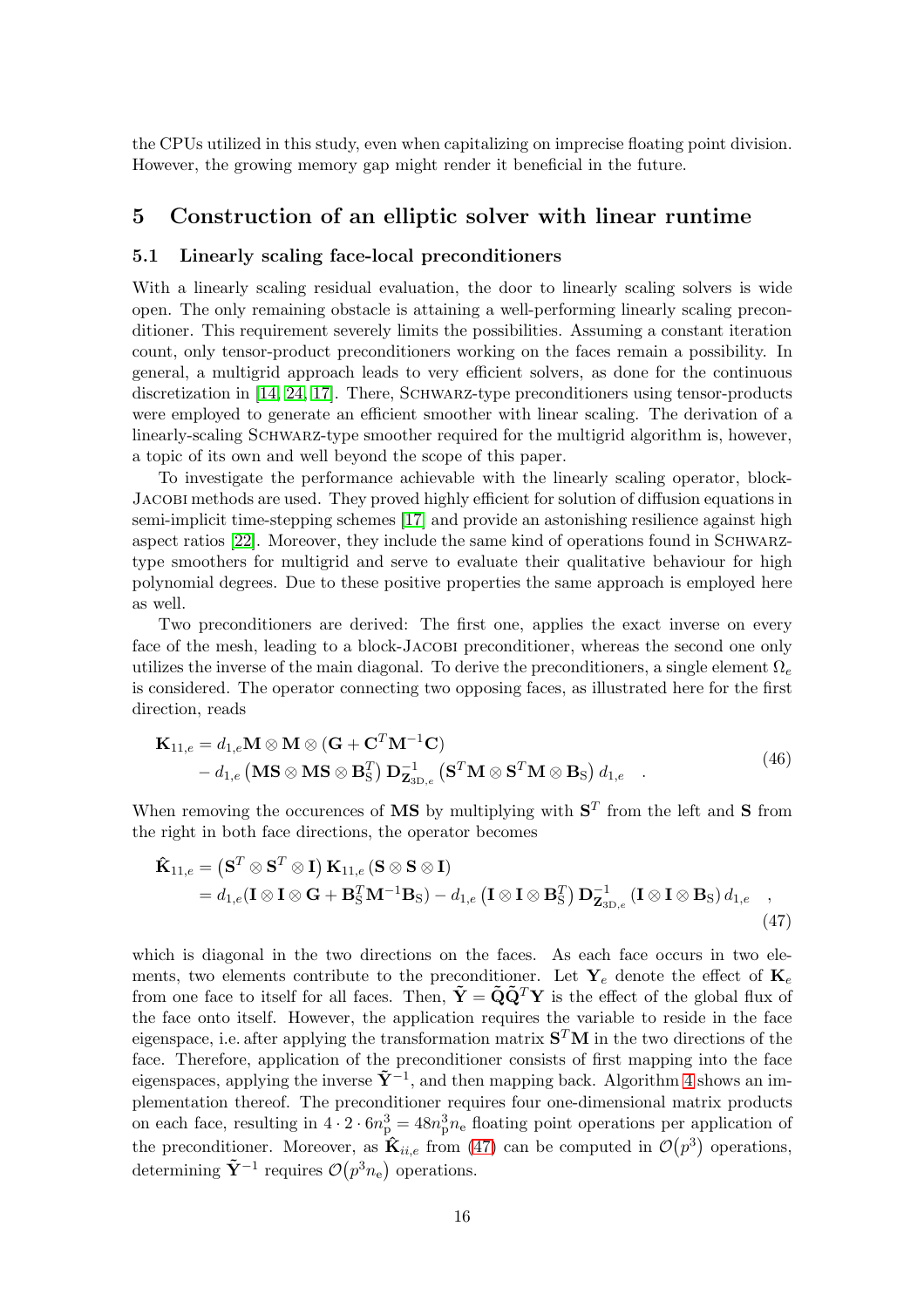<span id="page-16-0"></span>Algorithm 4 Application of the block preconditioner to the residual  $\tilde{r}$  in a nontransformed system. Here, all variables are stored and accessed in a face-wise fashion and  $n_F$  denote the total number of faces in the mesh.

| function BLOCK_PRECONDITIONER $(\tilde{\mathbf{r}})$                                                                                                                                                                                 |                                         |
|--------------------------------------------------------------------------------------------------------------------------------------------------------------------------------------------------------------------------------------|-----------------------------------------|
| for $f = 1, n_F$ do                                                                                                                                                                                                                  | $\triangleright$ Loop over all faces    |
|                                                                                                                                                                                                                                      | $\triangleright$ transformation         |
| $\begin{aligned} \hat{\tilde{\mathbf{r}}}_f &\leftarrow \left(\mathbf{S}^T\otimes\mathbf{S}^T\right)\tilde{\mathbf{r}}_f \ \hat{\tilde{\mathbf{z}}}_f &\leftarrow \tilde{\mathbf{Y}}_f^{-1}\hat{\tilde{\mathbf{r}}}_f \end{aligned}$ | $\triangleright$ inversion on the faces |
| $\tilde{\mathbf{z}}_f \leftarrow (\mathbf{S} \otimes \mathbf{S}) \hat{\tilde{\mathbf{z}}}_f$                                                                                                                                         | $\triangleright$ transformation         |
| end for                                                                                                                                                                                                                              |                                         |
| return $\tilde{z}$                                                                                                                                                                                                                   |                                         |
| end function                                                                                                                                                                                                                         |                                         |

With Algorithm [4,](#page-16-0) an explicit representation for the inverse on the faces is present. However, the application costs are nearly as high as the operator costs. A diagonal preconditioner can solve the latter issue, at the expense of the condition of the system. To compute the diagonal preconditioner for one point i, j on a face, the restrictor  $e_i \otimes e_i$ can be utilized. The diagonal results via  $(e_j S \otimes e_i S) \tilde{Y}^{-1} (S^T e_j^T \otimes S^T e_i^T)$ , which can be precomputed in  $\mathcal{O}(p^3)$  and applied in  $\mathcal{O}(p^2)$ .

## 5.2 Summary of solution method

So far only pieces of the solution process were shown. This subsection states the solution method as a whole. The solution process with HDG works as follows: First, hybridize the system by computing the fluxes  $\tilde{u}$  from the initial guess for the solution variable  $u$ , first, computing q via [\(2b\)](#page-2-2) and then using [\(4a\)](#page-2-7). For a non-primal formulation, which includes the auxiliary variable q as solution variable,  $\tilde{u}$  can be computed directly via [\(4a\)](#page-2-7). Thereafter, the right-hand side  $\mathbf{F}^{\text{HDG}}$  is computed from the right-hand side for **u** and the boundary conditions. Solution of the HDG system [\(11\)](#page-4-2) constitutes the third step. Lastly, the solution is recomputed from the flux. Algorithm [5](#page-17-0) summarizes the solution algorithm.

In the solution process, the hybridization incurs a three-dimensional tensor product to transform **u** into the element operator eigenspace. This step scales with  $\mathcal{O}(p^4n_e)$ , as does the transformation of the right-hand side. But at least these occur only once. The solution process, when implemented with a CG method, consists of an operator evalation followed by scalar products and a preconditioner application. When using the operator evaluation from Section [4](#page-9-0) and preconditioners from Section [5.1,](#page-15-2) these are lowered in complexity from  $\mathcal{O}(p^4n_e)$  to  $\mathcal{O}(p^3n_e) = \mathcal{O}(n_{\text{DOF}})$ , i.e. the resulting solvers achieve a linearly scaling iteration time. The last step again recquires a transformation into the element eigenspaces and, therefore,  $\mathcal{O}(p^4n_e)$  operations. However, the pre- and postprocessing occur, by definition, once per solution process, whereas the iteration process is reiterated tens if not hundreds of times. For the continuous method, the iteration, not pre- and postprocessing are the most costly component for polynomial degrees up to  $p > 48$  [\[24\]](#page-24-6), and these lie far outside the range of currently employed ones. Therefore, the solver can be described as scaling linearly for all relevant polynomial degrees.

The described algorithm works as is for the untransformed system. To leverage the product factorization from Section [4.2,](#page-10-1) a coordinate transformation is required, which gets prepended and appended to the solver call in Algorithm [5.](#page-17-0) As both of these operations can work on the already hybridized data and can be written in tensor-product form, they scale linearly with the overall number of degrees of freedom and do not impede the solution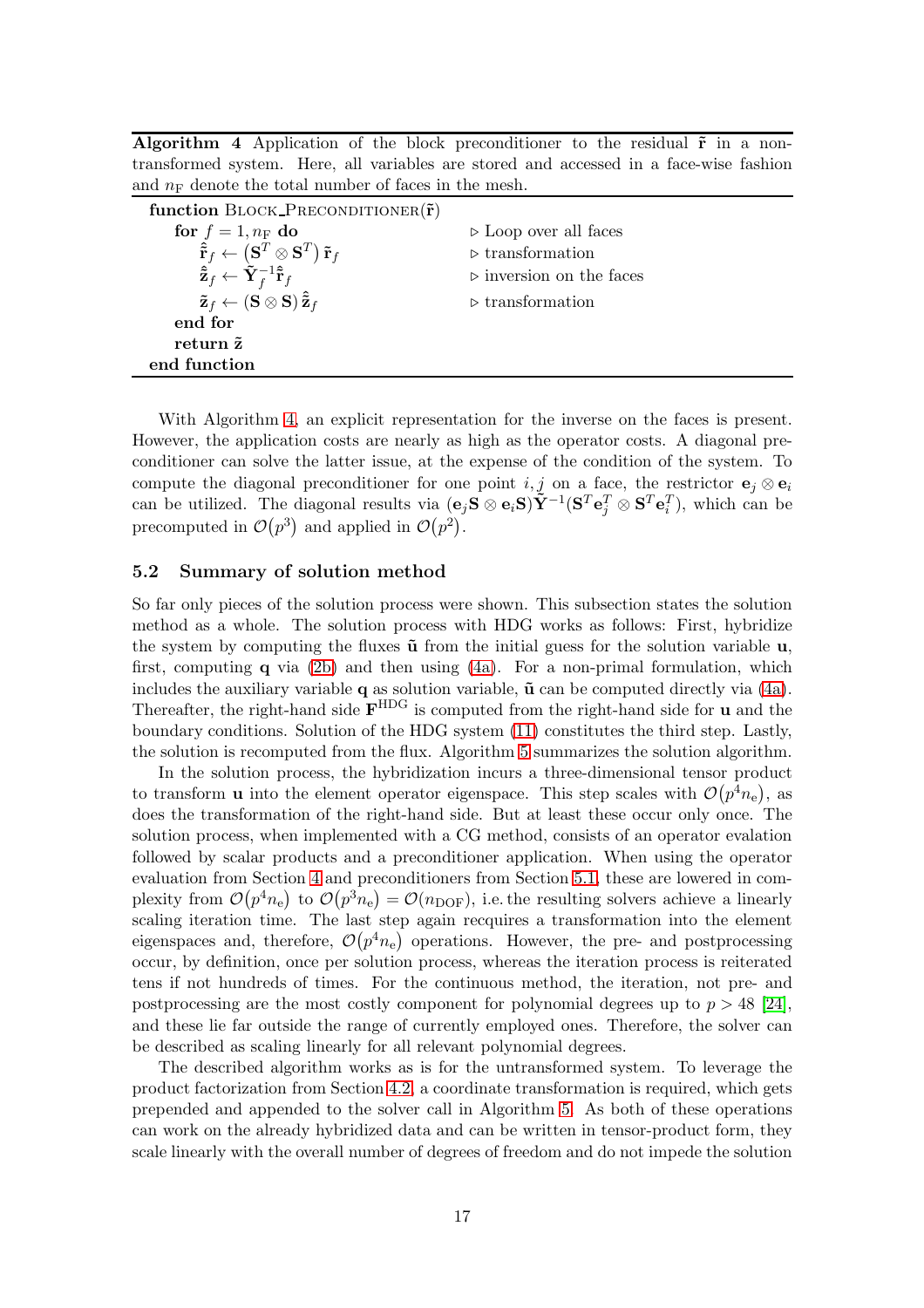<span id="page-17-0"></span>

| Algorithm 5 Solution process with HDG for a primal method. |  |  |  |  |  |  |  |  |
|------------------------------------------------------------|--|--|--|--|--|--|--|--|
|------------------------------------------------------------|--|--|--|--|--|--|--|--|

| function $HDG\_SOLVER(u, f)$                                                                                                                                                               |                                                            |
|--------------------------------------------------------------------------------------------------------------------------------------------------------------------------------------------|------------------------------------------------------------|
| for $e = 1, n_e$ do                                                                                                                                                                        |                                                            |
| $\mathbf{q}_{1,e} \leftarrow d_{1,e} \left( \mathbf{I} \otimes \mathbf{I} \otimes \mathbf{D} \right) \mathbf{u}_e$                                                                         | $\triangleright$ Compute $q_1$ via differentiation         |
| $\mathbf{q}_{2,e} \leftarrow d_{2,e} \left( \mathbf{I} \otimes \mathbf{D} \otimes \mathbf{I} \right) \mathbf{u}_e$                                                                         | $\triangleright$ Compute $q_2$ via differentiation         |
| $\mathbf{q}_{3,e} \leftarrow d_{3,e} \left( \mathbf{D} \otimes \mathbf{I} \otimes \mathbf{I} \right) \mathbf{u}_e$                                                                         | $\triangleright$ Compute $q_3$ via differentiation         |
| $\mathbf{F}_{e}^{\mathrm{HDG}} \leftarrow \mathbf{g}_{\mathrm{N},e} + \mathbf{R}_{e}^{T} \mathbf{A}_{e}^{-1} \begin{pmatrix} \mathbf{M}_{e} \mathbf{f}_{e} & \mathbf{0} \end{pmatrix}^{T}$ |                                                            |
| end for                                                                                                                                                                                    |                                                            |
| $\tilde{\mathbf{u}} \leftarrow$ Flux $(\mathbf{u}, \mathbf{q})$                                                                                                                            | $\triangleright$ initial guess                             |
|                                                                                                                                                                                            |                                                            |
| $pCG\_Solve(K\tilde{u} = F^{HDG})$                                                                                                                                                         | $\triangleright$ solution with pCG method                  |
|                                                                                                                                                                                            |                                                            |
| for $e = 1, n_e$ do                                                                                                                                                                        |                                                            |
| $\mathbf{F}_e \leftarrow \begin{pmatrix} \mathbf{M}_e \mathbf{f}_e & \mathbf{0} \end{pmatrix}^T + \mathbf{R}_e \mathbf{\tilde{u}}_e$                                                       | $\triangleright$ Right-hand side for <b>u</b> and <b>q</b> |
| $\begin{pmatrix} \mathbf{u}_e & \mathbf{q}_e \end{pmatrix}^T \leftarrow \mathbf{A}_e^{-1} \mathbf{F}_e$                                                                                    | $\triangleright$ Recompute solution variables              |
| end for                                                                                                                                                                                    |                                                            |
| return u                                                                                                                                                                                   |                                                            |
| end function                                                                                                                                                                               |                                                            |

#### <span id="page-17-1"></span>Algorithm 6 Solution process with HDG for the transformed system.

| function TRANSFORMED_SOLVER( $\tilde{u}$ , $F^{HDG}$ )                                                                            |                                                 |
|-----------------------------------------------------------------------------------------------------------------------------------|-------------------------------------------------|
| for $f=1, n_F$ do                                                                                                                 |                                                 |
| $\mathbf{\hat{F}}_{f}^{\text{HDG}} \leftarrow \left(\mathbf{S}^T \otimes \mathbf{S}^T\right) \mathbf{F}_{f}^{\text{HDG}}$         | $\triangleright$ transformed right-hand side    |
| $\mathbf{\hat{\tilde{u}}}_f \leftarrow \left(\mathbf{S}^T \mathbf{M} \otimes \mathbf{S}^T \mathbf{M}\right) \mathbf{\tilde{u}}_f$ | $\triangleright$ transformed initial guess      |
| end for                                                                                                                           |                                                 |
| $pCG\_Solve(\hat{\mathbf{K}}\hat{\tilde{\mathbf{u}}} = \hat{\mathbf{F}}^{\text{HDG}})$                                            | $\triangleright$ solution in transformed system |
| for $f = 1, n_F$ do                                                                                                               |                                                 |
| $\tilde{\mathbf{u}}_f \leftarrow (\mathbf{S} \otimes \mathbf{S}) \, \hat{\tilde{\mathbf{u}}}_f$                                   | $\triangleright$ transformed initial guess      |
| end for                                                                                                                           |                                                 |
| return ũ                                                                                                                          |                                                 |
| end function                                                                                                                      |                                                 |

process. Algorithm [6](#page-17-1) summarizes the altered solver.

For testing purposes, four HDG solvers are considered, all leveraging the developed linear operators: The first one is a direct CG implementation of HDG without preconditioning and called HDG-unprec. The second one, HDG-diag, utilizes diagonal preconditioning. The third one, HDG-block, employs the block-preconditioner from Algorithm [4.](#page-16-0) The last considered HDG solver capitalizes on the transformation in Algorithm [6:](#page-17-1) The application of operator and preconditioner both require application of  $S<sup>T</sup>M$  and  $S<sup>T</sup>$ , respectively, in the face directions before allowing for evaluation on the face. By applying these as coordinate transformation, Algorithm [3](#page-11-0) can be used directly for evaluation. Moreover, the block preconditioner Algorithm [4](#page-16-0) simplifies to a diagonal one. Hence, the transformation streamlines the operation count of both operator and block preconditioner, and the resulting solver is called HDG-trans. For all of these solvers, a counterpart using the continuous discretization with static condensation is investigated as well.

Table [3](#page-18-0) lists the pre- and post-processing times for the solvers. For both, continuous and discontinuous discretization, the right-hand side results by applying an element-wise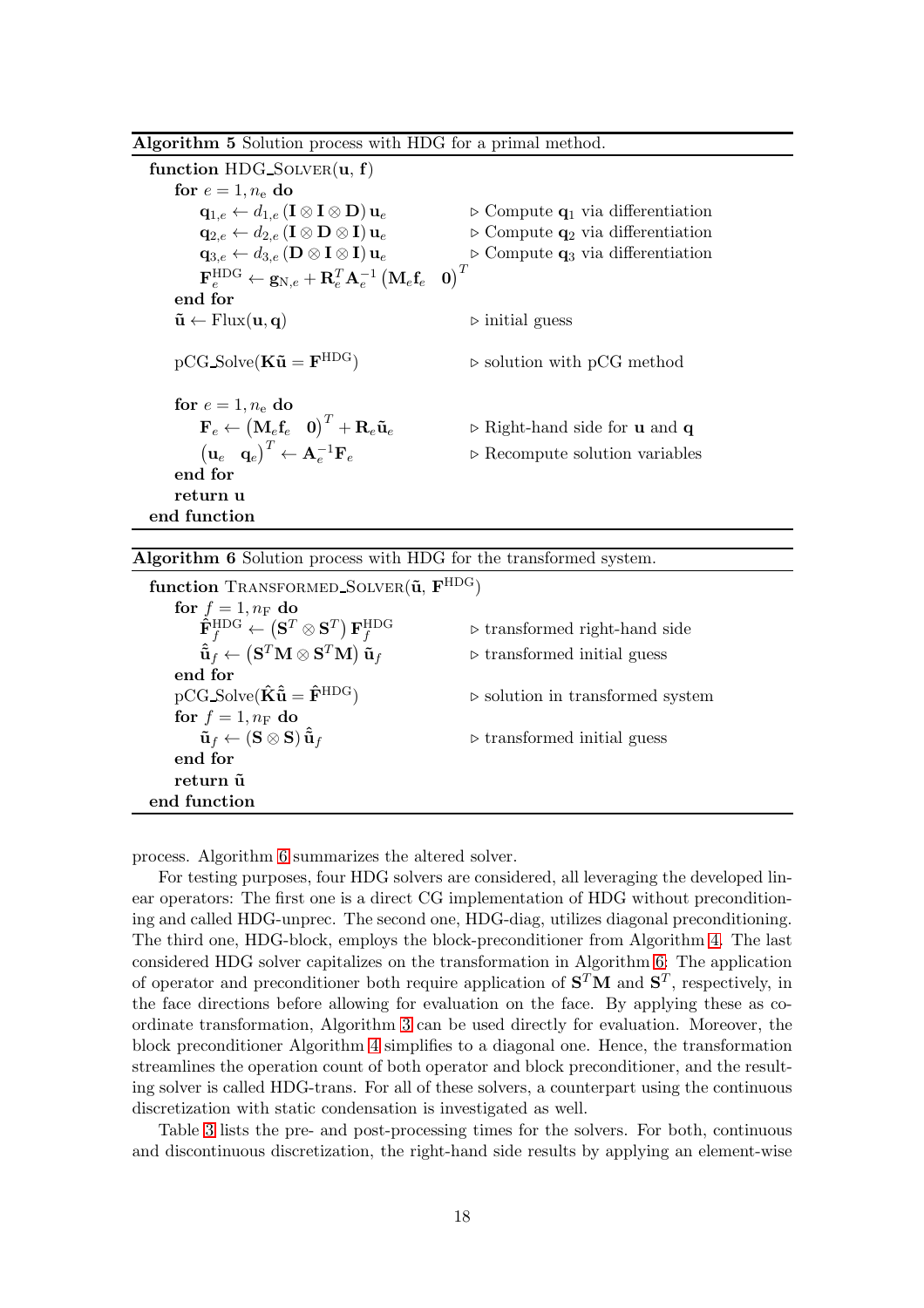| Solver                                                  | $N_{\rm mat}$                                                                                        | $N_{\text{prepost}}$                                                                             | $N_{\rm op}$                                                             | $N_{\rm cond}$                                      |
|---------------------------------------------------------|------------------------------------------------------------------------------------------------------|--------------------------------------------------------------------------------------------------|--------------------------------------------------------------------------|-----------------------------------------------------|
| HDG-unprec<br>$HDG$ -diag<br>HDG-block                  | $\mathcal{O}(p^3 n_e)$<br>$\mathcal{O}(p^3 n_e)$<br>$\mathcal{O}(p^3 n_e)$                           | $\mathcal{O}(p^4n_e)$<br>$\mathcal{O}(p^4n_e)$<br>$\mathcal{O}(p^4n_e)$                          | $73(p+1)^3n_e$<br>$73(p+1)^3n_e$<br>$73(p+1)^3 n_e$                      | $6(p+1)^2 n_e$<br>$49(p+1)^{3}n_{e}$                |
| HDG-trans                                               | $\mathcal{O}(p^3 n_e)$                                                                               | $\mathcal{O}(p^4n_e)$                                                                            | $27(p+1)^3 n_e$                                                          | $6(p+1)^2 n_e$                                      |
| CCG-unprec<br>$CCG$ -diag<br>$CCG-block$<br>$CCG-trans$ | $\mathcal{O}(p^3 n_e)$<br>$\mathcal{O}(p^3 n_e)$<br>$\mathcal{O}(p^3 n_e)$<br>$\mathcal{O}(p^3 n_e)$ | $\mathcal{O}(p^4n_e)$<br>$\mathcal{O}(p^4n_e)$<br>$\mathcal{O}(p^4n_e)$<br>$\mathcal{O}(p^4n_e)$ | $97(p-1)^3 n_e$<br>$97(p-1)^3 n_e$<br>$97(p-1)^3 n_e$<br>$25(p-1)^3 n_e$ | $6(p-1)^2 n_e$<br>$49(p-1)^3 n_e$<br>$6(p-1)^2 n_e$ |

<span id="page-18-0"></span>Table 3: Number of operations for precomputation of matrices  $(N_{\text{mat}})$ , pre- and postprocessing of variables ( $N_{\text{prepost}}$ ), application of operator ( $N_{\text{op}}$ ) and application of the preconditioner  $(N_{\text{cond}})$  for the proposed solvers.

inverse via fast diagonalization. Similarly, the generation of the solution consists by mapping into the element eigenspace and applying a tensor-product to the solution there. These two operations scale with  $\mathcal{O}(p^4n_e)$  and are only evaluated once during the solution process, such that they not impede the linear scaling. They are not expected to dominate the runtime behaviour until at least  $p > 48$  [\[24\]](#page-24-6), allowing to disregard the issue here.

#### 5.3 Definition of a test case for assessment

In the following the test case from [\[22\]](#page-24-5) serves to evaluate the solvers derived in the previous section. In a domain  $\Omega = (0, 2\pi)^3$  the manufactured solution

<span id="page-18-1"></span>
$$
u_{\text{ex}}(x) = \cos(k(x_1 - 3x_2 + 2x_3))\sin(k(1 + x_1))
$$
  
 
$$
\cdot \sin(k(1 - x_2))\sin(k(2x_1 + x_2))\sin(k(3x_1 - 2x_2 + 2x_3))
$$
 (48)

is considered, with the stiffness parameter  $k$  set to 5, and the right-hand side of  $(1a)$ analytically evaluated from

$$
f(x) = \lambda u_{\text{ex}}(x) - \Delta u_{\text{ex}}(x) \tag{49}
$$

Inhomogeneous DIRICHLET boundary conditions are used to impose the exact values, as defined by  $(48)$ , on the boundary. The initial guess for **u** consists of pseudo-random numbers in the interior of the domain, with the DIRICHLET conditions imposed on the boundary. This initial guess is used directly for the continuous discretization, whereas for HDG the initial fluxes resulting from the strong form of [\(4a\)](#page-2-7) are imposed. While  $\lambda > 0$  was utilized in preliminary validations, the POISSON case  $\lambda = 0$  leads to a worse condition. This generates a system that is harder to solver and is, therefore, utilized here to demonstrate the performance for the worst case.

As in Section [4.3,](#page-11-1) the solvers were implemented in Fortran using double precision, compiled with the Intel Fortran compiler, and a single core of an Intel Xeon E5-2680 v3 constituted the measuring platform. On this machine, the solvers were run 11 times. The runtime of the last ten runs was measured with MPI Wtime, whereas the first run precluded measurement of instantiation effects. In every run, the iterations were stopped after the initial residual was reduced by a factor of  $10^{-10}$ .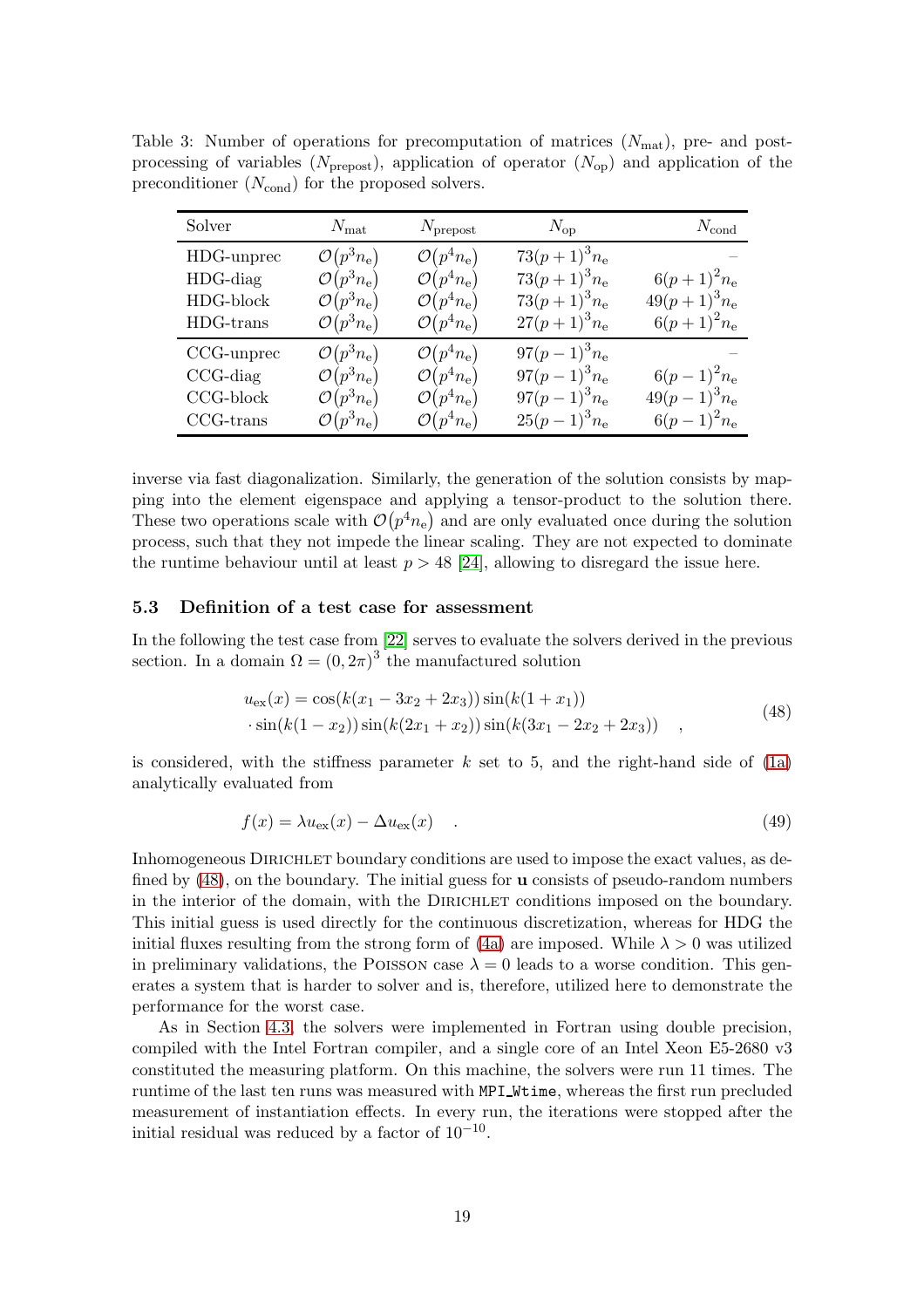<span id="page-19-0"></span>

Figure 4: Results when varying the polynomial degree  $p$  in a homogeneous mesh consisting of  $n_e = 8^3$  spectral elements. For the HDG solvers, the penalty parameter was fixed at  $\tau_{e,i} = 25.$  [\(a\):](#page-19-0) Resulting discretization error. [\(b\):](#page-19-0) Number of iterations required to lower the residual by ten orders. [\(c\):](#page-19-0) Solver runtimes. [\(d\):](#page-19-0) Runtimes per unknown.

#### 5.4 Robustness against increase in polynomial degree

The first test uses a constant number of elements  $n_e = 8^3 = 512$  while varying the polynomial degree in  $p \in \{2...32\}$ , with the penalty parameter set to  $\tau_e = 25$ .

Figure [4](#page-19-0) depicts the solution error, the resulting number of iterations, the runtime, and the runtime per iteration and unknown. The error of all computed solutions behaves as it should. With the given number of elements and smaller polynomial degrees the discrete solution is not yet in the convergence range for this value of the stiffness parameter. Beyond  $p \approx 12$  spectral convergence is noticed, reflected by an increasing slope with increasing  $p$ , validating the discretization and solution procedures. Beyond a value of  $p \approx 26$  to  $p \approx 30$  the error saturates for all methods. The latter behaviour is common with high-order methods and results from a limited machine accuracy in combination with an accumulation of round-off errors. The level at which this occurs depends on the method. Here, the discontinuous discretization exhibits a somewhat higher error level compared to the continuous one. Furthermore, a difference between the unpreconditioned, and pre-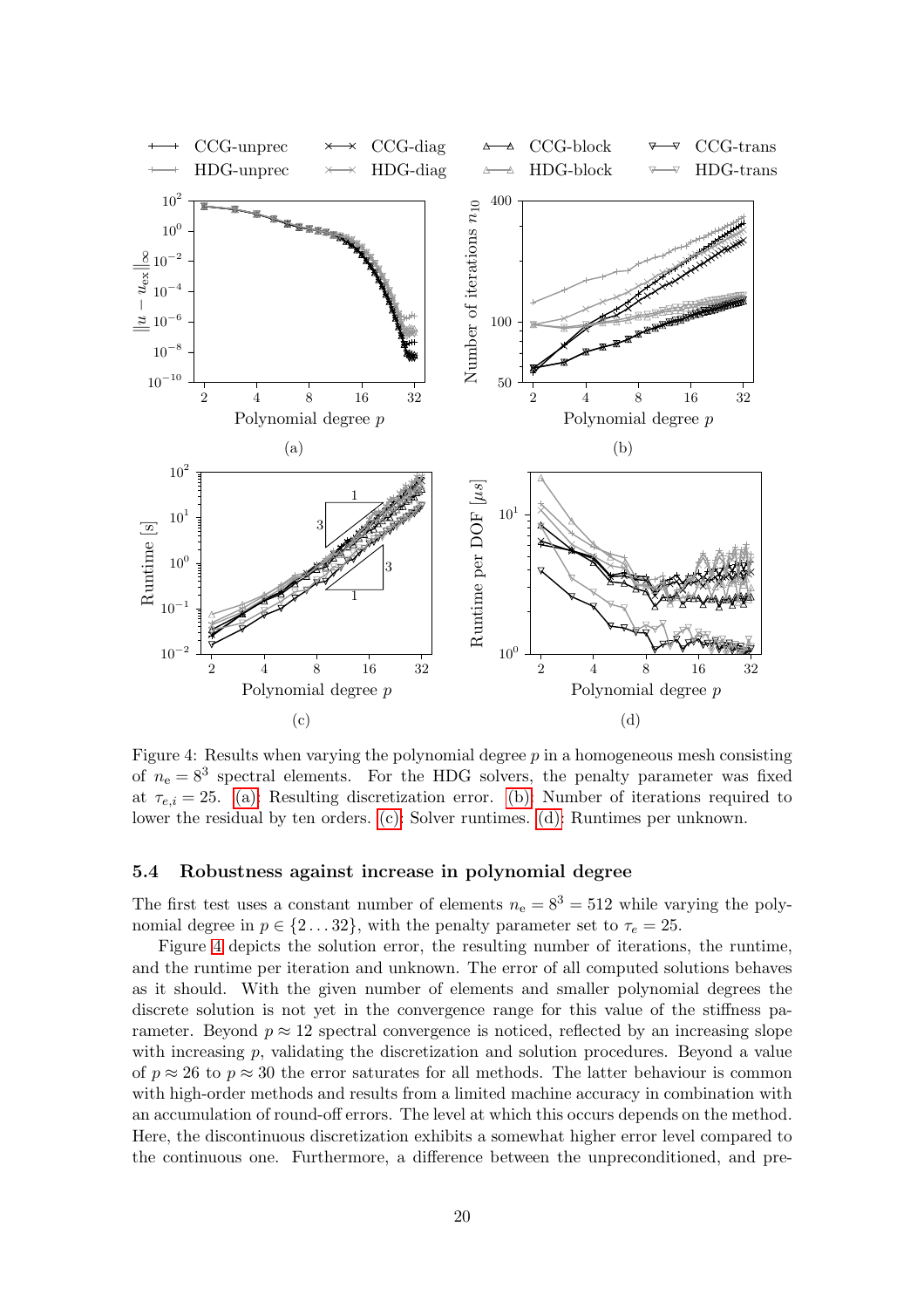conditioned variants occurs: The former have a higher remaining error, which can stem from the combination of preconditioning in conjunction with a CG algorithm that does not include a restart, possibly leading to an accumulation of round-off errors and searches in the wrong subspace [\[33\]](#page-25-3).

When comparing the number of iterations in Figure  $4(b)$ , HDG always requires more than the continuous formulation. For a low polynomial degree, a factor of two is present, whereas continuous and discontinuous variants converge against each other for high polynomial degrees. This indicates that the HDG has a worse condition number, stemming from a combination of more degrees of freedom and the ill-conditioned penalty terms, which dominate until high polynomial degrees.

As to be expected, a diagonal preconditioner for HDG results in a lower required number of iterations compared to the unpreconditioned version. The gain remains, however, small. In contrast, the block-preconditioner leads to a significant improvement, with  $\approx 100$ iterations being required over a wide range of polynomial degrees, and a factor of two less iterations at  $p = 32$ . While the number of iterations remains higher than in the continuous case for  $p < 16$ , the difference vanishes when further increasing the order.

Figure [4\(c\)](#page-19-0) depicts the runtimes. The unpreconditioned and diagonally-preconditioned solvers incur the highest runtime per degree of freedom, with the benefit of diagonal preconditioning mostly being offset by the higher costs. The block-preconditioned versions in the non-transformed systems, in contrast, exhibit a constant runtime per degree of freedom for  $p \geq 8$ , which lies near 2.5 µs per degree of freedom, as shown in Figure [4\(d\).](#page-19-0) Therefore, linear scaling is achieved for HDG, albeit at relatively high cost. The transformed system streamlines the operation count of operator and preconditioner so that this quantity is lowered to 1 µs. This holds for both, continuous and discontinuous case, rendering the choice of discretization one of preference rather than one of speed. The other variants are somewhat less efficient with larger timings by a factor of to about 5. Still, continuous and discontinuous discretization behave very similar in these cases as well. The attained hallmark of 1 µs enables high-order solutions to the POISSON equation at costs associated with highly optimized low-order solvers, e.g. HPGMG [\[11\]](#page-23-13), and achieves a main goal of this paper.

#### 5.5 Robustness against increases in the penalty parameter

To investigate the robustness against the penalty parameter  $\tau_e$ , the tests of the last section were repeated varying the penalty parameter from 1, to 25, to 625. Figure [5](#page-21-0) depicts the solution error and the required number of iterations. An increase of the penalty parameter leads to a reduction of the solution error. However, the larger penalty parameter takes its toll on the condition of the system. The influence depends on the polynomial degree: For  $p = 2$ , a factor of 1.5 occurs when increasing  $\tau$  by a factor of 25, whereas for  $p = 32$ , the effect is far lower. Incidentally, for  $\tau_e = 625$ , the condition of the system seems to improve when increasing  $p$ , again indicating that the system is dominated by the penalty terms at low polynomial degrees.

#### 5.6 Robustness against increases in the number of elements

For a constant polynomial degree  $p = 16$ , the number of elements is now scaled from  $n_e = 2^3$ to  $n_e = 16^3$  in this section. Figure [6](#page-22-1) depicts the results. It is evident, that the solvers are not robust against increases in the number of elements, as they exhibit a super-linear increase in runtime with regard to the number of elements. The slope of the runtime is close to the  $n_e^{4/3}$  expected for FEM and finite difference approximations with local pre-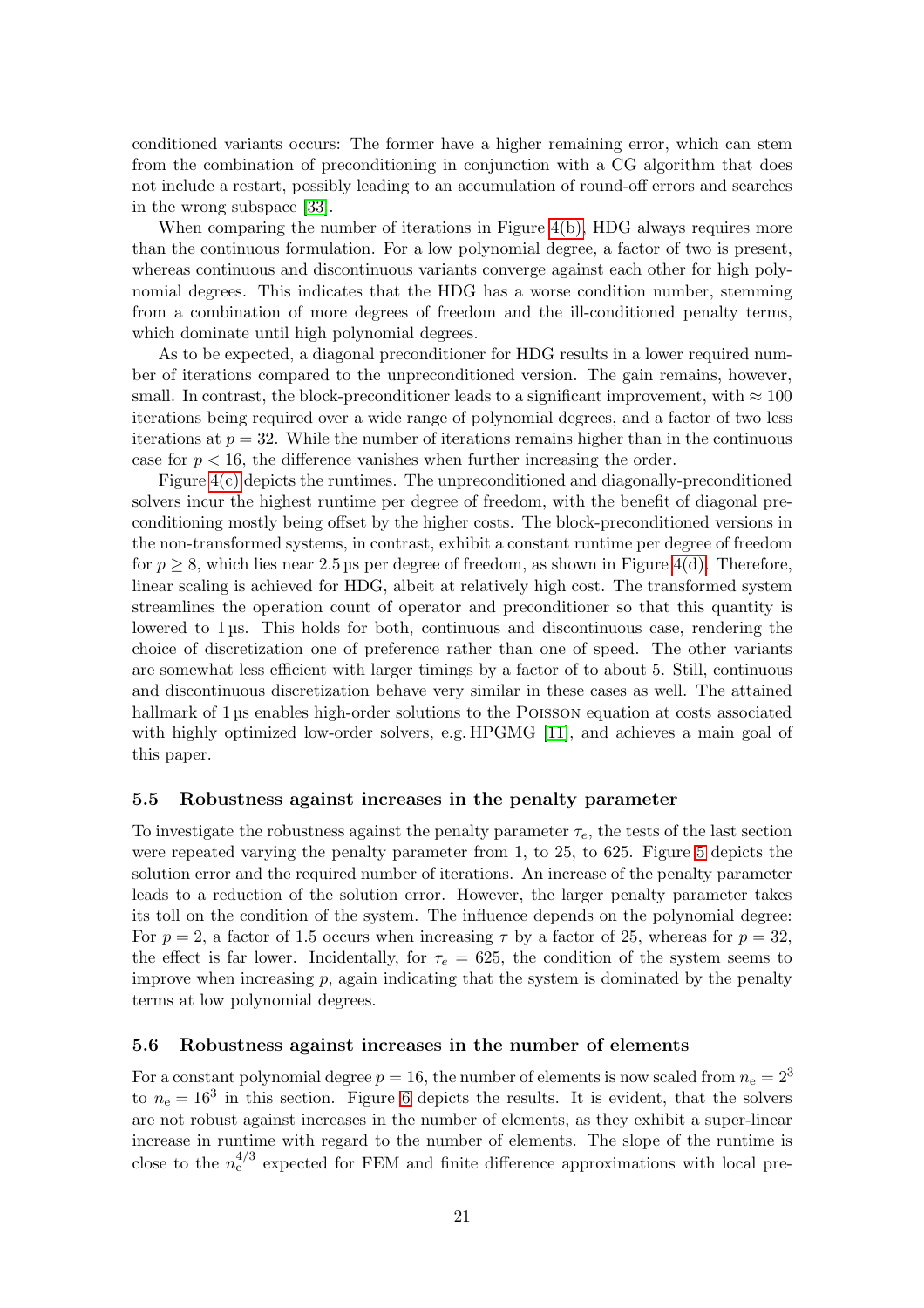<span id="page-21-0"></span>

Figure 5: Results when varying the penalty parameter  $\tau_e$  for  $n_e = 8^3$  spectral elements of degree p. [\(a\):](#page-21-0) Discretization error. [\(b\):](#page-21-0) Number iterations required to lower the residual by ten orders.

conditioning [\[33\]](#page-25-3). To keep the number of iterations constant, global information transport would be required, for instance with multigrid. In [\[36\]](#page-25-1), this was facilitated for DG by using overlapping SCHWARZ-type smoothers. These are the most promising candidates for extending the present algorithm towards multigrid, and can be factorized to linear complexity for the continuous discretization, as shown in [\[24,](#page-24-6) [17\]](#page-24-7). However, the derivation of such a factorization for DG requires enough space for a paper of its own.

## 6 Conclusions

This paper considered the residual evaluation for the hybridizable discontinuous Galerkin method for an elliptic equation. For cuboidal tensor-product elements, the tensorproduct decomposition of the operator, in combination with a specific choice of the penalty parameter, and the fast diagonalization technique allowed for a sum factorization. A linearly scaling evaluation method for the HDG operator resulted, i.e. an operation count proportional to  $\mathcal{O}(p^3 n_e) = \mathcal{O}(n_{\text{DOF}})$ . A product factorization lowered the number of operations even further. The linear scaling was, thereafter, validated with runtime tests. In these, the operators were as fast as their counterparts for the static condensed continuous case, and even outperformed them for low polynomial orders.

On this basis, linearly scaling Block-Jacobi type preconditioners were derived from the operator. The combination of linearly scaling operator and preconditioner allowed for conjugate gradient solvers with a completely linearly scaling iteration time. When increasing the polynomial degree, the solvers exhibit only a very slow increase of the number of iterations. In conjunction with an operator that becomes slightly more efficient at higher polynomial degrees, a near constant iteration time per unknown near 1 µs was achieved. Not only was this runtime on par with that attained by the continuous solvers, but it also achieves runtimes usually associated with low-order solvers [\[11\]](#page-23-13). Compared to these, the solution is by far more accurate so that the proposed methods constitute a leap forward in terms of error reduction compared to the amount of CPU time invested.

While the solvers proved to scale remarkably well when increasing the polynomial de-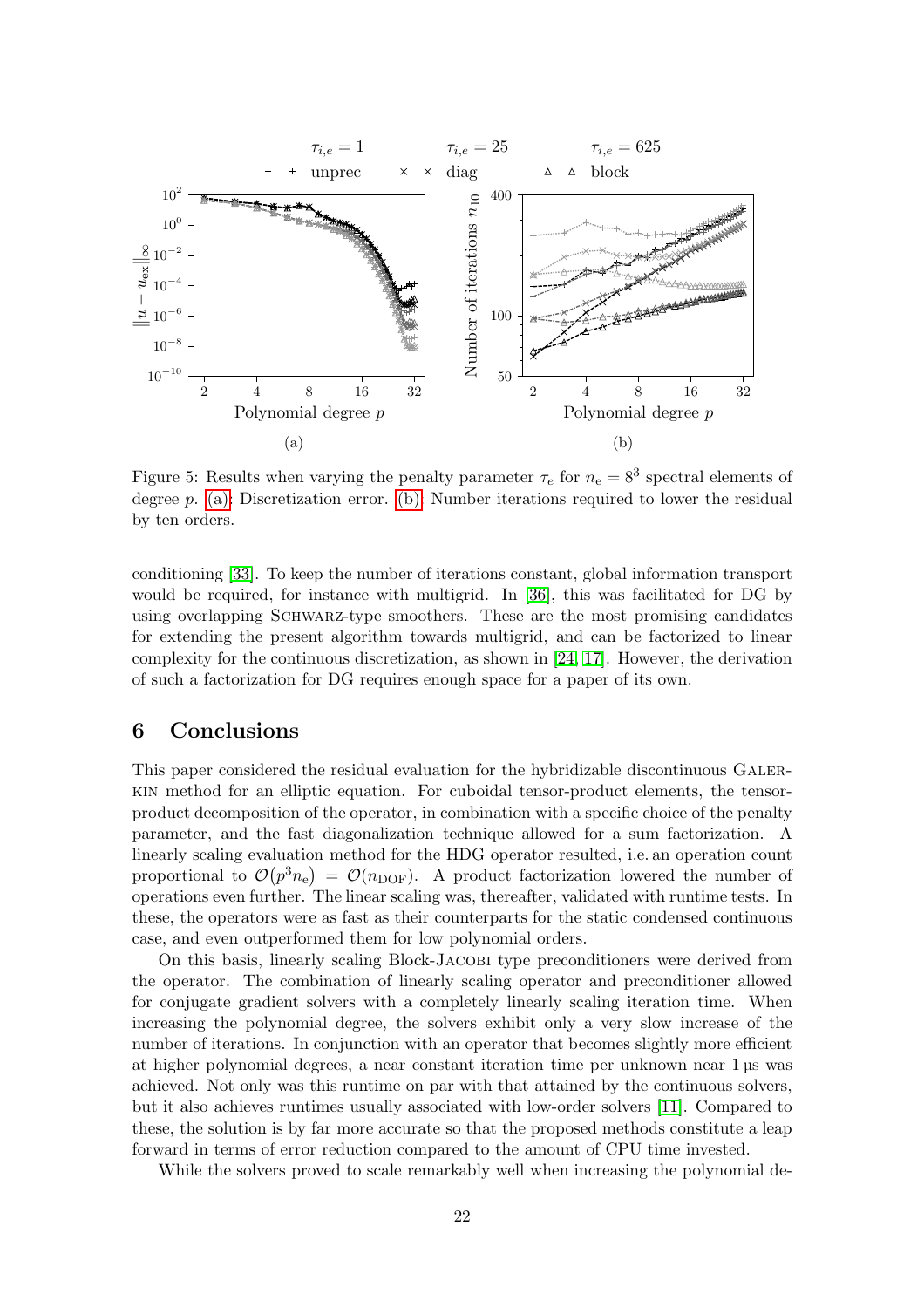<span id="page-22-1"></span>

Figure 6: Results when varying the number of elements  $n_e$  in a homogeneous mesh using spectral elements of degree  $p = 16$ . For the HDG solvers, the penalty parameter was fixed at  $\tau_{e,i} = 25.$  [\(a\):](#page-22-1) Number of iterations required to lower the residual by ten orders. [\(b\):](#page-22-1) Solver runtimes.

gree, they somewhat lacked robustness against the number of elements. Therefore, the next step will consist of supplementing them with global coupling. Multigrid with over-lapping SCHWARZ smoothers is very efficient for both, DG and CG [\[14,](#page-23-12) [35,](#page-25-4) [34\]](#page-25-5). Moreover, for the static condensed case, the required smoothers were factorized to linear complexity in three dimensions in earlier work [\[24,](#page-24-6) [17\]](#page-24-7), which may now be of help. However, it is yet unknown whether the approach extends to the discontinuous case. Iterative substructuring [\[32\]](#page-24-12), the Cascadic multigrid method [\[2\]](#page-22-2), or multigrid conjugate gradient methods [\[31\]](#page-24-13) are further candidates to take into account and were investigated for the continuous methed in [\[19\]](#page-24-14) and [\[21\]](#page-24-15), respectively. Work in this direction is under way and will be published in a following paper.

#### Acknowledgements:

This work is supported in part by the German Research Foundation (DFG) within the Cluster of Excellence 'Center for Advancing Electronics Dresden' (cfaed). The authors to thank their colleagues in the Orchestration path of cfaed for stimulating discussions and ZIH, Dresden, for the computational resources provided.

## <span id="page-22-0"></span>References

- [1] D. N. Arnold, F. Brezzi, B. Cockburn, and L. D. Marini. Unified analysis of discontinuous Galerkin methods for elliptic problems. SIAM journal on numerical analysis, 39(5):1749–1779, 2002.
- <span id="page-22-2"></span>[2] F. A. Bornemann and P. Deuflhard. The cascadic multigrid method for elliptic problems. Numerische Mathematik, 75(2):135–152, 1996.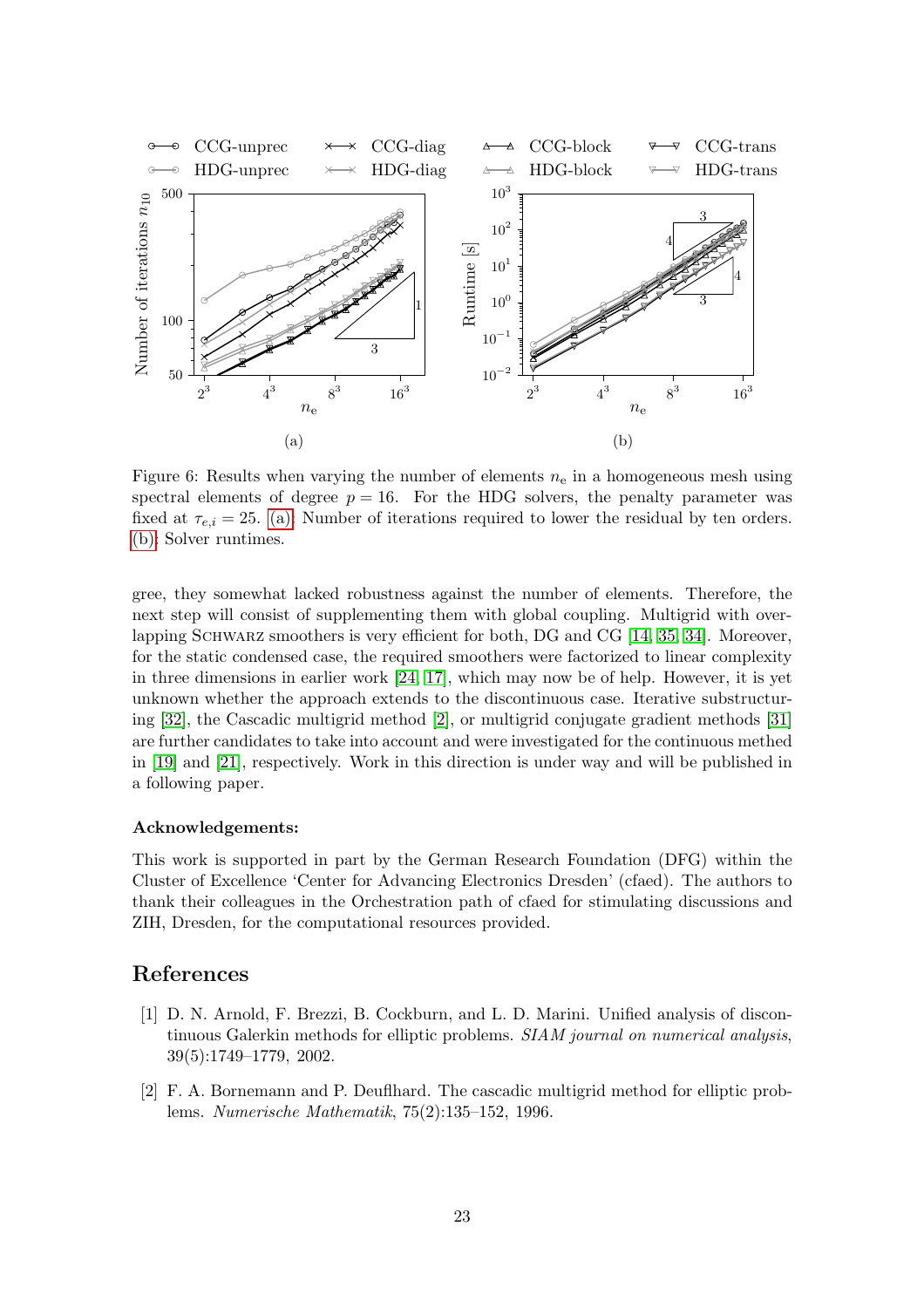- <span id="page-23-10"></span>[3] C. Cantwell, S. Sherwin, R. Kirby, and P. Kelly. From h to p efficiently: Strategy selection for operator evaluation on hexahedral and tetrahedral elements. Computers & Fluids, 43(1):23–28, 2011.
- <span id="page-23-6"></span>[4] P. Castillo, B. Cockburn, I. Perugia, and D. Schötzau. An a priori error analysis of the local discontinuous Galerkin method for elliptic problems. SIAM Journal on Numerical Analysis, 38(5):1676–1706, 2000.
- <span id="page-23-9"></span>[5] B. Cockburn. Static condensation, hybridization, and the devising of the HDG methods. In Building bridges: connections and challenges in modern approaches to numerical partial differential equations, pages 129–177. Springer, 2016.
- <span id="page-23-7"></span>[6] B. Cockburn, J. Gopalakrishnan, and R. Lazarov. Unified hybridization of discontinuous Galerkin, mixed, and continuous Galerkin methods for second order elliptic problems. SIAM Journal on Numerical Analysis, 47(2):1319–1365, 2009.
- <span id="page-23-5"></span>[7] B. Cockburn and C.-W. Shu. The Runge-Kutta local projection  $p^1$ -discontinuous-Galerkin finite element method for scalar conservation laws. ESAIM: Mathematical Modelling and Numerical Analysis, 25(3):337–361, 1991.
- <span id="page-23-4"></span><span id="page-23-0"></span>[8] M. Deville, P. Fischer, and E. Mund. High-Order Methods for Incompressible Fluid Flow. Cambridge University Press, 2002.
- [9] N. Fehn, W. A. Wall, and M. Kronbichler. Efficiency of high-performance discontinuous Galerkin spectral element methods for under-resolved turbulent incompressible flows. International Journal for Numerical Methods in Fluids, 2018.
- <span id="page-23-8"></span>[10] M. J. Gander and S. Hajian. Analysis of Schwarz methods for a hybridizable discontinuous Galerkin discretization. SIAM Journal on Numerical Analysis, 53(1):573–597, 2015.
- <span id="page-23-13"></span>[11] A. Gholami, D. Malhotra, H. Sundar, and G. Biros. FFT, FMM, or multigrid? A comparative study of state-of-the-art Poisson solvers for uniform and nonuniform grids in the unit cube. SIAM Journal on Scientific Computing, 38(3):C280–C306, 2016.
- <span id="page-23-3"></span>[12] J.-L. Guermond, P. Minev, and J. Shen. An overview of projection methods for incompressible flows. Computer methods in applied mechanics and engineering, 195(44):6011–6045, 2006.
- <span id="page-23-11"></span>[13] D. Hackenberg, R. Schöne, T. Ilsche, D. Molka, J. Schuchart, and R. Geyer. An energy efficiency feature survey of the Intel Haswell processor. In *Parallel Distributed* Processing Symposium Workshops (IPDPSW), 2015 IEEE International, 2015.
- <span id="page-23-12"></span>[14] L. Haupt, J. Stiller, and W. E. Nagel. A fast spectral element solver combining static condensation and multigrid techniques. Journal of Computational Physics, 255(0):384 – 395, 2013.
- <span id="page-23-1"></span>[15] J. S. Hesthaven and T. Warburton. Nodal discontinuous Galerkin methods: algorithms, analysis, and applications. Springer Science & Business Media, 2007.
- <span id="page-23-2"></span>[16] F. Hindenlang, G. J. Gassner, C. Altmann, A. Beck, M. Staudenmaier, and C.-D. Munz. Explicit discontinuous Galerkin methods for unsteady problems. Computers & Fluids, 61:86–93, 2012.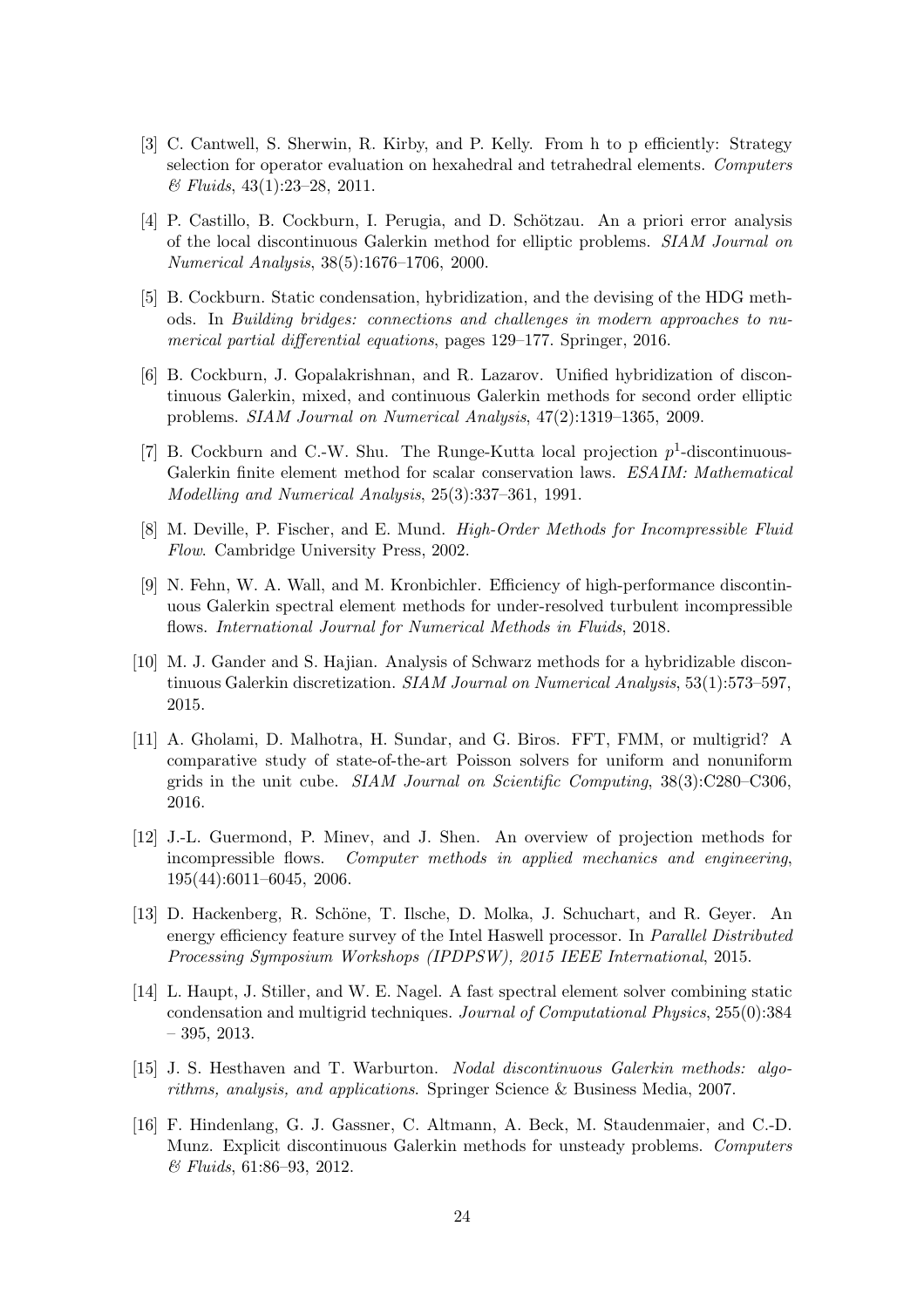- <span id="page-24-9"></span><span id="page-24-7"></span>[17] I. Huismann. Computational Fluid Dynamics on Wildly Heterogeneous systems. PhD thesis, Institute of Fluid Mechanics, TU Dresden, Dresden, 2020. Accepted.
- [18] I. Huismann, L. Haupt, J. Stiller, and J. Fröhlich. Sum factorization of the static condensed Helmholtz equation in a three-dimensional spectral element discretization. PAMM, 14(1):969–970, 2014.
- <span id="page-24-14"></span><span id="page-24-11"></span>[19] I. Huismann, J. Stiller, and J. Fröhlich. Cascadic multigrid in a spectral-element context. PAMM, 16(1):841–842, 2016.
- [20] I. Huismann, J. Stiller, and J. Fröhlich. Fast static condensation for the Helmholtz equation in a spectral-element discretization. In Parallel Processing and Applied Mathematics, pages 371–380. Springer, 2016.
- <span id="page-24-15"></span><span id="page-24-5"></span>[21] I. Huismann, J. Stiller, and J. Fröhlich. Building blocks for a leading edge high-order flow solver. PAMM, 17(1), 2017.
- [22] I. Huismann, J. Stiller, and J. Fröhlich. Factorizing the factorization a spectralelement solver for elliptic equations with linear operation count. Journal of Computational Physics, 346:437–448, oct 2017.
- <span id="page-24-10"></span>[23] I. Huismann, J. Stiller, and J. Fröhlich. Efficient high-order spectral element discretizations for building block operators of CFD. Computers  $\mathcal C$  Fluids, page 104386, 2019.
- <span id="page-24-6"></span><span id="page-24-2"></span>[24] I. Huismann, J. Stiller, and J. Fröhlich. Scaling to the stars–a linearly scaling elliptic solver for p-multigrid. Journal of Computational Physics, 398:108868, 2019.
- [25] P. Jamet. Galerkin-type approximations which are discontinuous in time for parabolic equations in a variable domain. SIAM Journal on Numerical Analysis, 15(5):912–928, 1978.
- <span id="page-24-1"></span><span id="page-24-0"></span>[26] G. Karniadakis and S. Sherwin. Spectral/hp Element Methods for CFD. Oxford University Press, 1999.
- [27] G. E. Karniadakis, M. Israeli, and S. A. Orszag. High-order splitting methods for the incompressible Navier-Stokes equations. Journal of Computational Physics, 97(2):414–443, 1991.
- <span id="page-24-3"></span>[28] R. M. Kirby, S. J. Sherwin, and B. Cockburn. To CG or to HDG: a comparative study. Journal of Scientific Computing, 51(1):183–212, 2012.
- <span id="page-24-4"></span>[29] M. Kronbichler and K. Kormann. Fast matrix-free evaluation of discontinuous Galerkin finite element operators. ACM Transactions on Mathematical Software  $(TOMS), 45(3):29, 2019.$
- <span id="page-24-13"></span><span id="page-24-8"></span>[30] R. Lynch, J. Rice, and D. Thomas. Direct solution of partial difference equations by tensor product methods. Numerische Mathematik, 6(1):185–199, 1964.
- [31] C. Pflaum. A multigrid conjugate gradient method. Applied Numerical Mathematics, 58(12):1803–1817, DEC 2008.
- <span id="page-24-12"></span>[32] S. J. Sherwin and M. Casarin. Low-energy basis preconditioning for elliptic substructured solvers based on unstructured spectral/hp element discretization. Journal of Computational Physics, 171(1):394–417, 2001.